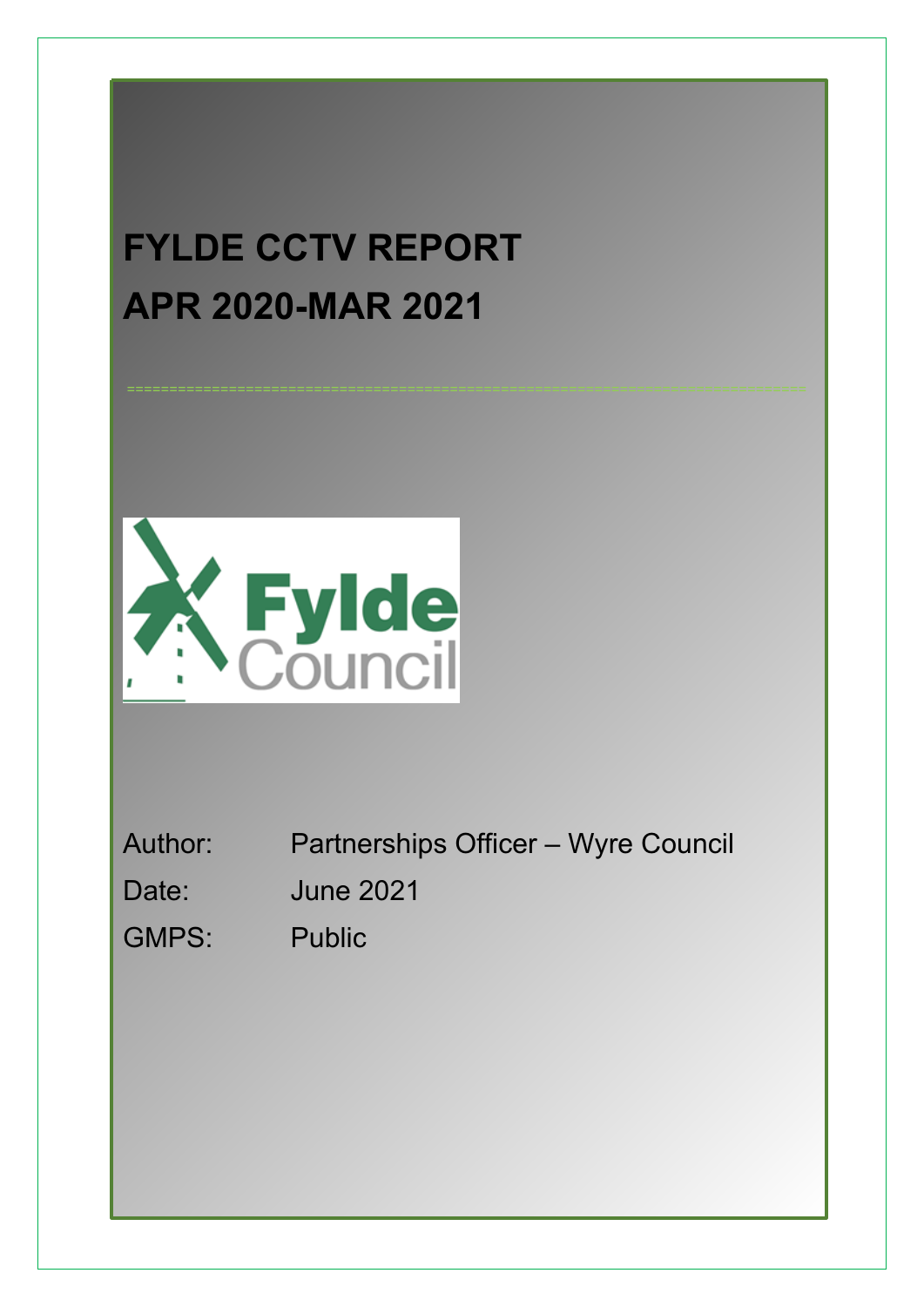This report provides a 12 month analysis period (April2020-March2021).

#### **SCOPE**

This report uses data captured by:

Fylde Borough Council's CCTV Data Logs

The report focuses on the 15 CCTV cameras owned by Fylde Borough Council, which are based in St Anne's (8), Lytham (4) and Kirkham (3). They are monitored from the CCTV Control Room based at the Civic Centre, Poulton.

The following points were considered:

- 1. The types of incidents monitored by CCTV.
- 2. The peak areas where incidents are monitored by CCTV.
- 3. Comparisons were made with the previous year's data.
- 4. Ensure that the current cameras are in the correct locations.
- 5. Case Studies which highlight the CCTV monitoring capability to trace the movements of individuals in relation to the prevention and investigation of serious crimes. To evaluate the contribution of the camera system in more complex investigative and public safety strategies.

#### **LIMITATIONS**

Incidents are graded into categories by the CCTV operator so is subjective to the individual's viewpoint.

This period was unprecedented with the impact of COVID19, which saw the unit undergo massive operational changes. Despite this the CCTV control room remained operational with revised working practices and did continue to play a vital role in keeping the three Fylde areas which benefit from CCTV safe.

It was quite surreal to see the amount of vehicles on the roads and the number of people in the town centres and parks dramatically reduce. Unfortunately whilst some crime did reduce other crime did not stop e.g. antisocial behaviour and our help was still needed by members of the public and law enforcement services.

I would like to thank all the volunteers who gave up their time during this difficult period and contributed to keeping the unit operational and keeping the Fylde area a safer place for those who work, visit and live in this area.

#### **DEFINITIONS**

| Incident | an activity that requires CCTV involvement |
|----------|--------------------------------------------|
|          |                                            |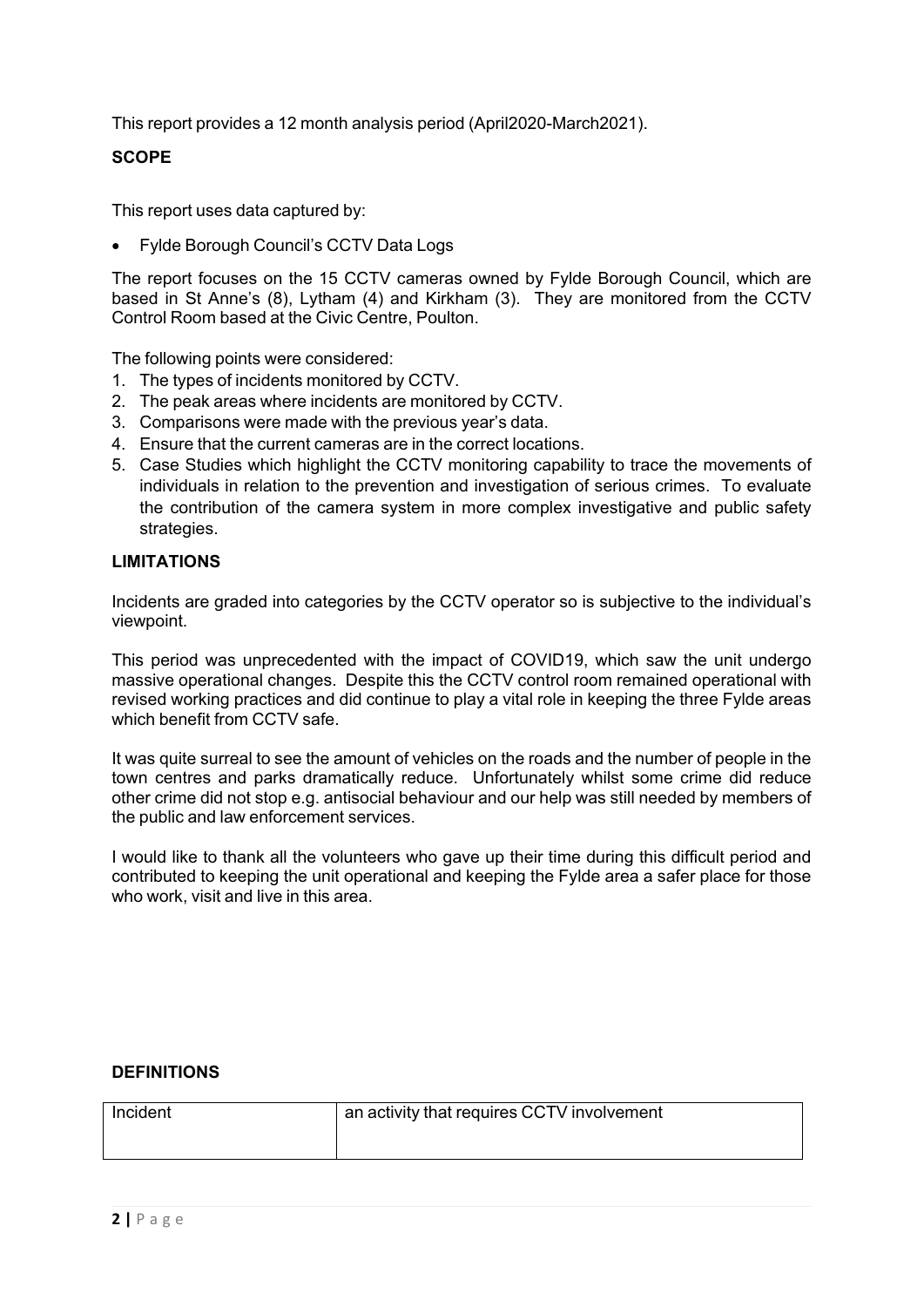| Viewing                     | a viewing of historical CCTV footage carried out by CCTV<br>operators or CCTV staff                                                                                                               |
|-----------------------------|---------------------------------------------------------------------------------------------------------------------------------------------------------------------------------------------------|
| Download                    | downloading of data from the recording equipment within<br>the CCTV Control Room onto a disc and released as<br>evidence                                                                          |
| <b>Alcohol Related</b>      | drinking on the street, drunk and disorderly behaviour and<br>under the influence                                                                                                                 |
| <b>ASB</b>                  | unacceptable<br>behaviour<br>that<br>harm<br>causes<br>to<br>a<br>community/environment                                                                                                           |
| <b>Criminal Damage</b>      | where property is intentionally destroyed or damaged, not<br>necessarily to gain entry to premises or a vehicle                                                                                   |
| <b>Drug Related</b>         | possession, consumption, supply of or the intent to supply<br>illegal drugs                                                                                                                       |
| Fraud/Forgery               | fraud is an intentional deception in most occasions for<br>monetary gain; whereas forgery is the action of creating an<br>exact replica of an object with the intention of deception              |
| Inappropriate Behaviour     | someone or something that is not within the bounds of what<br>is considered appropriate or socially acceptable                                                                                    |
| Misper/Vulnerable Person(s) | persons with varying forms of dementia, adult/children who<br>had not returned home as expected and persons seen to be<br>begging or possibly homeless                                            |
| Other/Observations          | general observations by the operator which could not be<br>categorised                                                                                                                            |
| Affray/Public Order         | covers a wide range of offences, stretching from drunk and<br>disorderly conduct to riot behaviour                                                                                                |
| Robbery                     | he/she steals and immediately before or at any time of so<br>doing, and in order to do so uses force, or puts or seeks to<br>put any person in fear of being then and there subjected to<br>force |
| Shoplifting/Theft           | the physical removal of an object that is capable of being<br>stolen without the consent of the owner and with the<br>intention of depriving the owner of it permanently                          |
| <b>Suspicious Activity</b>  | behaviour that is cause of concern                                                                                                                                                                |
| <b>VAP</b>                  | includes a range of offences from minor offences such as<br>harassment and common assault, to serious offences such<br>as murder, actual bodily harm and grievous bodily harm                     |
| <b>Vehicle Related</b>      | Taxi rank incidents, cash in transits, vehicle incidents and<br><b>RTC</b>                                                                                                                        |

# **SECTION 1: INTRODUCTION**

Closed Circuit Television Cameras (CCTV) have become an important crime prevention and security measure. CCTV is a situational measure that enables an area to be kept under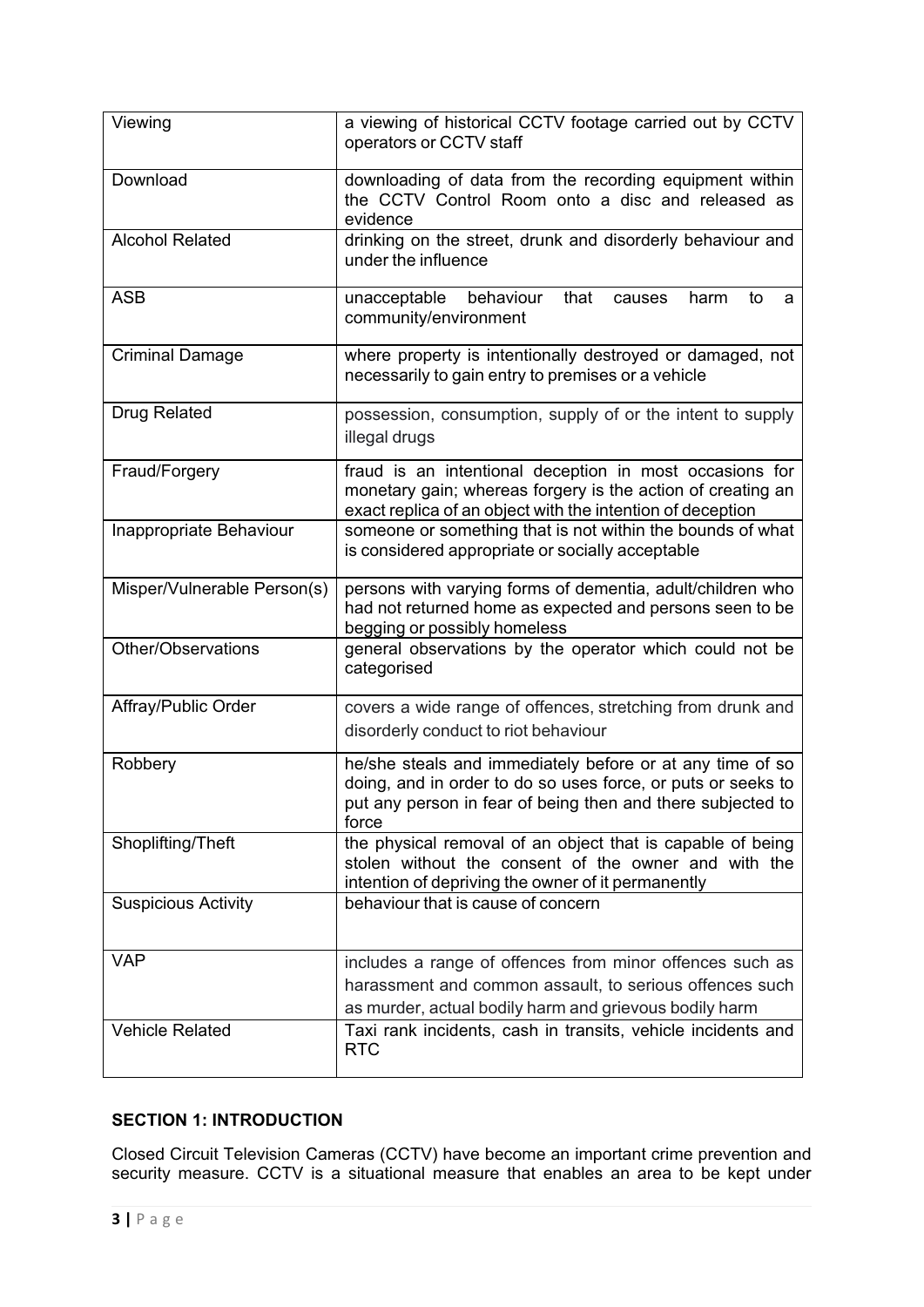surveillance remotely. This makes it possible for the police, and other law and regulatory agencies, to respond to incidents when alerted, and to have information about what to look for when they arrive. The storing of images means that post-incident investigations can be carried out.

The effectiveness of CCTV schemes cannot be properly assessed solely on the direct relation to crime statistics. CCTV is effective as an aid to police investigations and the potential cost savings down the line in relation to savings in police time, increased detection rates, court time and the increased level of guilty pleas and guilty verdicts obtained when CCTV evidence is available 1 .

In addition a number of other benefits, beyond a reduction in crime, may be accrued from a CCTV system, including:

- 1. Reduced fear of crime when people are aware the system is there
- 2. Provision of medical assistance
- 3. Place management for missing persons, road traffic incidents
- 4. Information gathering for known local offenders or offences

CCTV plays an integral and important role in Fylde's Community Safety Partnership Strategy by assisting in the reduction of crime, the perception of crime and other community safety issues.

Fylde's town centre CCTV is managed by Wyre Council who operate the system through a volunteer operator programme. The Volunteers are trained to industry standard to monitor the cameras. Volunteers are vetted and screened. The volunteers are of varying age, genders and are a mix of working, retired and temporarily seeking work.

There are benefits to being a volunteer within the section that have been identified through discussion with the volunteers. From the discussions, these have included learning new skills, gaining friendships, being a team member, particularly learning to be more observant and reading body language when identifying CCTV incidents.

The volunteers bring their own skills from their previous employment and life experiences, examples of leadership, technical ability, computer skills and communication skills.

The volunteers also benefit by obtaining a recognised qualification which may assist those who are seeking full time employment.

Communication is an important aspect of the service which includes a bi-monthly meeting (which has been put on hold due to COVID19) for the volunteers to give feedback and partner agencies on occasion attend to share information and advice.

<sup>1</sup> National CCTV Strategy, October 2007.

# **SECTION 2: KEY FINDINGS, INFERENCES, CONCLUSIONS AND RECOMMENDATIONS**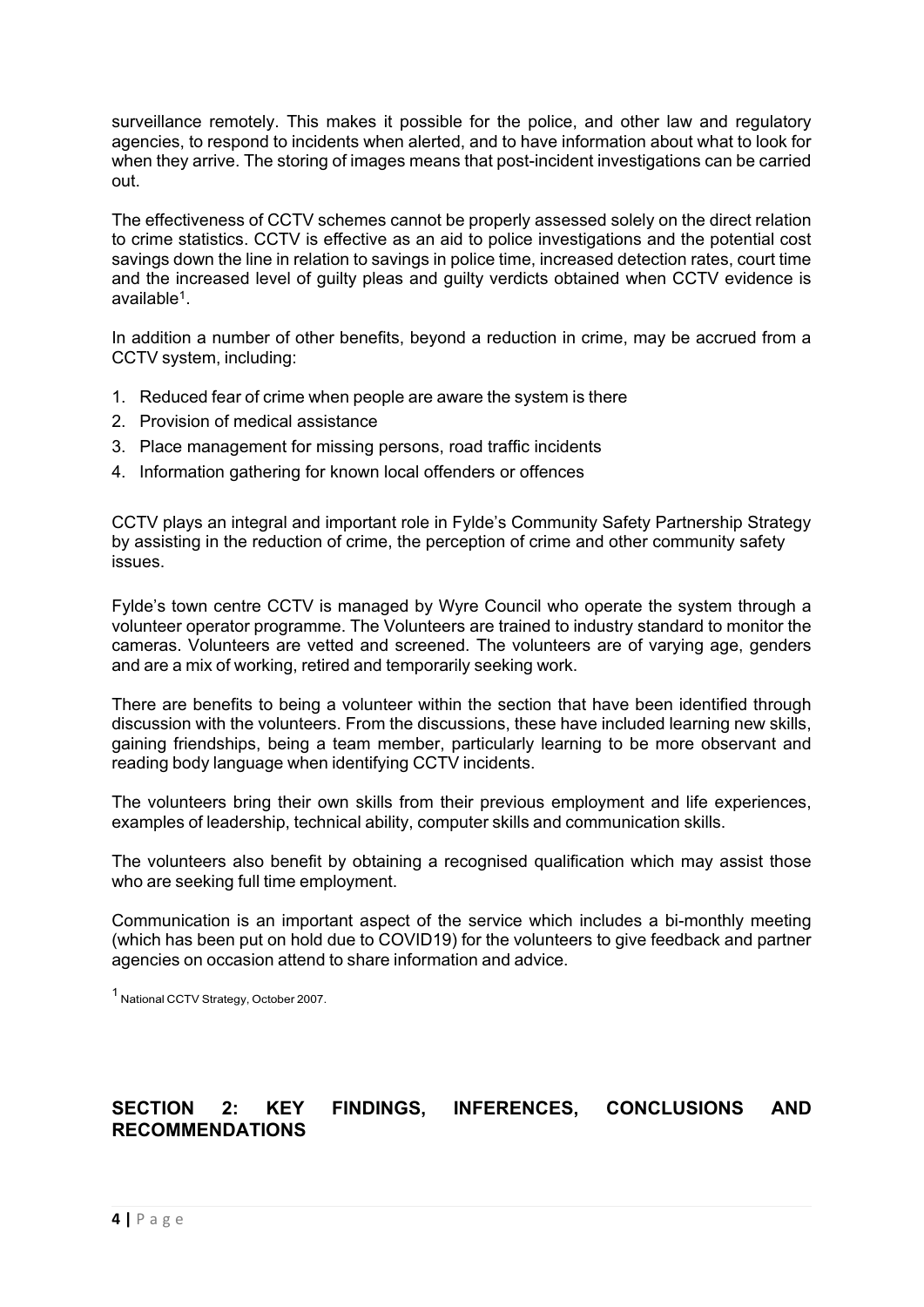- Theft was the most common crime reason for requesting a viewing (n=9) and vehicle related was the most common reason for a download request (n=3).
- St Anne's had the greatest number of requests for viewings (n=16) and greatest number of downloads (n=7).
- There was a total of 36 viewings which led to 14 downloads being completed.
- Highest category of incidents reported by operators related to Mispers/Vulnerable Person(s) (n=174).
- Camera 2 in St Anne's was the most viewed camera (n=124).
- Camera 4 in Lytham was the least viewed camera (n=10).
- There were a total of 561 monitored incidents.
- November was the peak month for incidents (n=72) with September being the lowest (26).
- The Police were the greatest user of the system requesting 29 viewings.

## **SECTION 3: ANALYSIS REPORT**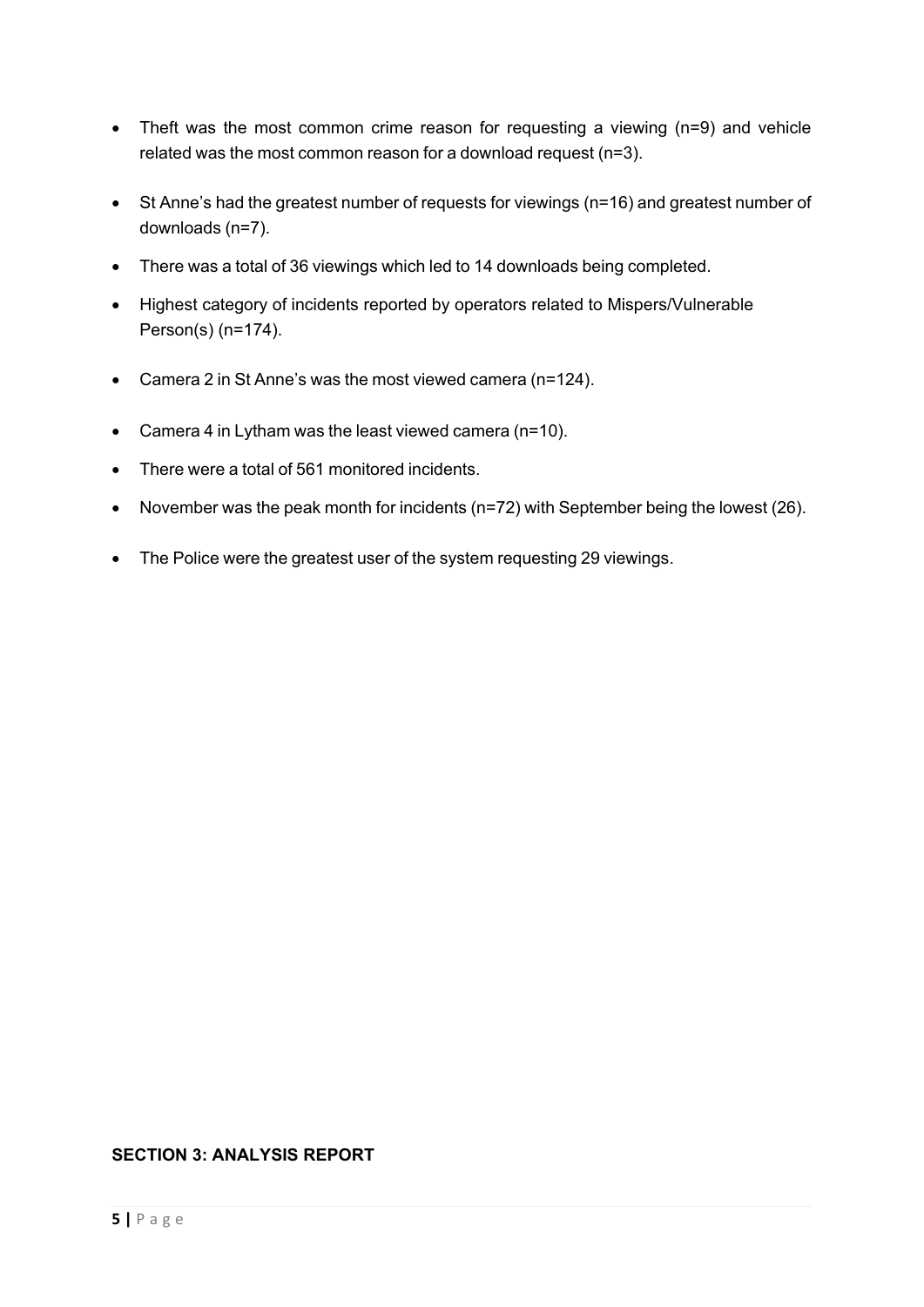## *Fylde District*

Fylde Council (FBC) CCTV system has 15 cameras of which 8 covers public areas in St Anne's (St Anne's Camera [Locations\)](file:///\\WYRE_BC\Public-root$\public\Cesu\CELOCAL\WYRE%20COMMUNITY%20SAFETY\10%20CCTV\Annual%20Report\2014%2015%20Fylde%20Collaboration%20Project\Fylde%20maps%20of%20cameras\St%20Annes%20(overview%20)%20%20v2%200.pdf), 4 in Lytham (Lytham 1 2 3 Camera [Locations](file:///\\WYRE_BC\Public-root$\public\Cesu\CELOCAL\WYRE%20COMMUNITY%20SAFETY\10%20CCTV\Annual%20Report\2014%2015%20Fylde%20Collaboration%20Project\Fylde%20maps%20of%20cameras\Lytham%20(overview)%20v2.0.pdf)) ( Lytham 4 Camera [Location](file:///\\WYRE_BC\Public-root$\public\Cesu\CELOCAL\WYRE%20COMMUNITY%20SAFETY\10%20CCTV\Annual%20Report\2014%2015%20Fylde%20Collaboration%20Project\Fylde%20maps%20of%20cameras\Lytham%20Station%20(overview)%20v2.0.pdf)) and 3 in Kirkham (Kirkham Camera [Locations\)](file:///\\WYRE_BC\Public-root$\public\Cesu\CELOCAL\WYRE%20COMMUNITY%20SAFETY\10%20CCTV\Annual%20Report\2014%2015%20Fylde%20Collaboration%20Project\Fylde%20maps%20of%20cameras\Kirkham%20(overview)%20v2.0.pdf).

In 2019 Lytham's cameras were upgraded which has improved the picture quality significantly.

Fylde's system is managed by the Wyre Council Partnerships Officer. Volunteer operators monitor the cameras, providing support and information to the Police when there is an ongoing incident. The Wyre Council Partnerships Officer and admin assistant will carry out viewings and downloads of recorded incidents as and when requested. Incidents and suspicious activity is referred onto partner agencies to assist in keeping Fylde a safe environment to live, work and spend valuable leisure time as residents or visitors.

#### **Kirkham CCTV**

There are three cameras covering the Kirkham area. During the last 12 months there have been 49 incidents monitored.

| <b>Kirkham</b>             |                |     |                |   |              |              |                |   |                |   |   |   |                                           |
|----------------------------|----------------|-----|----------------|---|--------------|--------------|----------------|---|----------------|---|---|---|-------------------------------------------|
|                            | Apr            | May | Jun            |   |              |              |                |   |                |   |   |   | Jul Aug Sep Oct Nov Dec Jan Feb Mar TOTAL |
| <b>Vehicle Related</b>     | 1              | 3   | 0              | 5 | 0            | 1            | $\Omega$       | 1 | 1              | 2 | 1 | 2 | 17                                        |
| MISPER/Vulnerable          |                |     |                |   |              |              |                |   |                |   |   |   |                                           |
| Person(s)                  | 0              | 2   | 0              | 0 | $\mathbf{1}$ | $\Omega$     | $\overline{0}$ | 0 | $\overline{2}$ | 0 |   | 0 | 6                                         |
| <b>ASB</b>                 | 0              | 0   | $\overline{0}$ | 0 | 0            | 1            | $\overline{0}$ | 0 | 1              | 1 | 0 |   | 4                                         |
| Other/Observations         | 1              | 0   | $\overline{0}$ | 1 | 1            | $\mathbf{0}$ | $\overline{0}$ | 0 | 0              | 0 | 0 |   | 4                                         |
| <b>Public Order</b>        | $\Omega$       | 1   | 0              | 0 | 1            | 1            | $\overline{0}$ | 0 | 0              | 0 | 0 |   | 4                                         |
| <b>Suspicious Activity</b> | $\overline{0}$ | 0   | 0              | 1 | 1            | 0            | $\overline{0}$ | 1 | 0              | 0 | 0 | 0 | 3                                         |
| <b>VAP</b>                 | 0              | 1   | $\mathbf 0$    | 1 | 0            | $\mathbf{0}$ | $\overline{0}$ | 0 | $\mathbf{1}$   | 0 | 0 | 0 | 3                                         |
| Affray                     | 0              | 0   | 0              | 0 | 1            | 0            | $\overline{0}$ | 0 | 0              | 1 | 0 | 0 | $\mathbf{2}$                              |
| <b>Alcohol Related</b>     | 0              | 0   | 0              | 0 | 1            | 1            | $\overline{0}$ | 0 | 0              | 0 | 0 | 0 | $\overline{2}$                            |
| <b>COVID Related</b>       | 1              | 0   | $\mathbf 0$    | 1 | 0            | $\mathbf 0$  | $\overline{0}$ | 0 | 0              | 0 | 0 | 0 | $\overline{2}$                            |
| <b>Criminal Damage</b>     | 0              | 0   | 0              | 0 | 0            | 0            | $\overline{0}$ | 1 | 0              | 0 | 0 | 0 |                                           |
| Theft                      | 0              | 0   | $\mathbf 0$    | 0 | 0            | 0            | $\overline{0}$ | 0 | 0              | 0 |   | 0 |                                           |
| <b>TOTAL</b>               | 3              | 7   | $\Omega$       | 9 | 6            | 4            | 0              | 3 | 5              | 4 | 3 | 5 | 49                                        |

Table 1: Breakdown of Incident Types reported by the operators

#### Table 2: Breakdown of Cameras viewed as per Incident Types reported by operators

| Kirkham      |   |    |    |    |   |    |   |   |   |                                                                   | Most Used |
|--------------|---|----|----|----|---|----|---|---|---|-------------------------------------------------------------------|-----------|
| Camera No    |   |    |    |    |   |    |   |   |   | Apr∣ May∣ Jun   Jul  Aug   Sep  Oct  Nov  Dec Jan Feb Mar   TOTAL |           |
|              | 3 | າ  | 5  |    |   | 0  |   | հ | 3 | 25                                                                | 2nd       |
| 2            |   |    | 5  |    | 2 | 0  |   | 2 | 4 | 24                                                                | 3rd       |
| 3            | ົ | 6  | 5  | 4  |   | 0. | 5 |   | 3 | 32                                                                | 1st       |
| <b>TOTAL</b> | 6 | 13 | '5 | 12 | 4 | 0  |   |   |   | 81                                                                |           |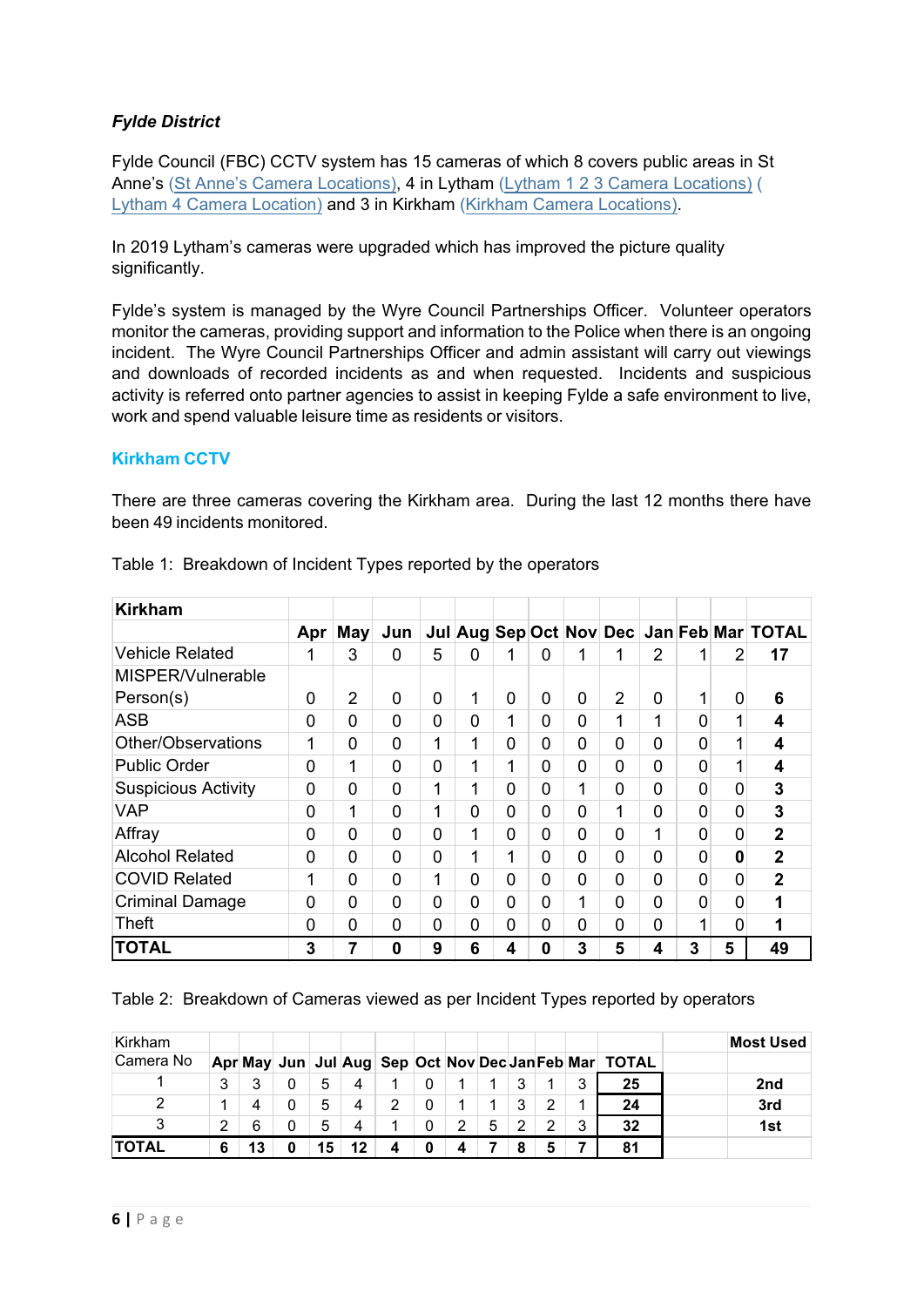There have been 81 separate cameras viewed per 49 incidents – this is because more than one camera may have been used per incident.

Camera 3 was the most viewed camera followed by 1 and 2.

| <b>Kirkham</b>         |   |                |   |   |   |   |   |   |   |   |   |                                                       |
|------------------------|---|----------------|---|---|---|---|---|---|---|---|---|-------------------------------------------------------|
| <b>VIEWINGS</b>        |   |                |   |   |   |   |   |   |   |   |   | Apr May Jun Jul Aug Sep Oct Nov Dec Jan Feb Mar TOTAL |
| <b>Vehicle Related</b> |   | $\overline{2}$ |   |   |   |   |   | 1 |   |   |   | 5                                                     |
| <b>Criminal Damage</b> |   |                |   |   |   |   |   |   |   |   |   |                                                       |
| <b>VAP</b>             |   |                |   |   |   |   |   |   |   |   |   |                                                       |
| <b>TOTAL</b>           |   | 2              | O |   | 0 | 1 | 1 | 1 | 0 | 0 | 0 |                                                       |
|                        |   |                |   |   |   |   |   |   |   |   |   |                                                       |
| <b>DOWNLOADS</b>       |   |                |   |   |   |   |   |   |   |   |   | Apr May Jun Jul Aug Sep Oct Nov Dec Jan Feb Mar TOTAL |
| <b>Vehicle Related</b> |   | 1              |   |   |   |   |   |   |   |   |   |                                                       |
| <b>TOTAL</b>           | 0 |                | O | 0 | 0 | 0 | 0 | 0 | 0 | 0 | Ω |                                                       |

Table 3: Breakdown of Viewings and Downloads Requested

There were 7 viewings completed which led to 1 lot of footage being downloaded.

The Police were the greatest user requesting 6 of the viewings followed by Fylde Council who requested 1 as per a Subject Access Request (SAR).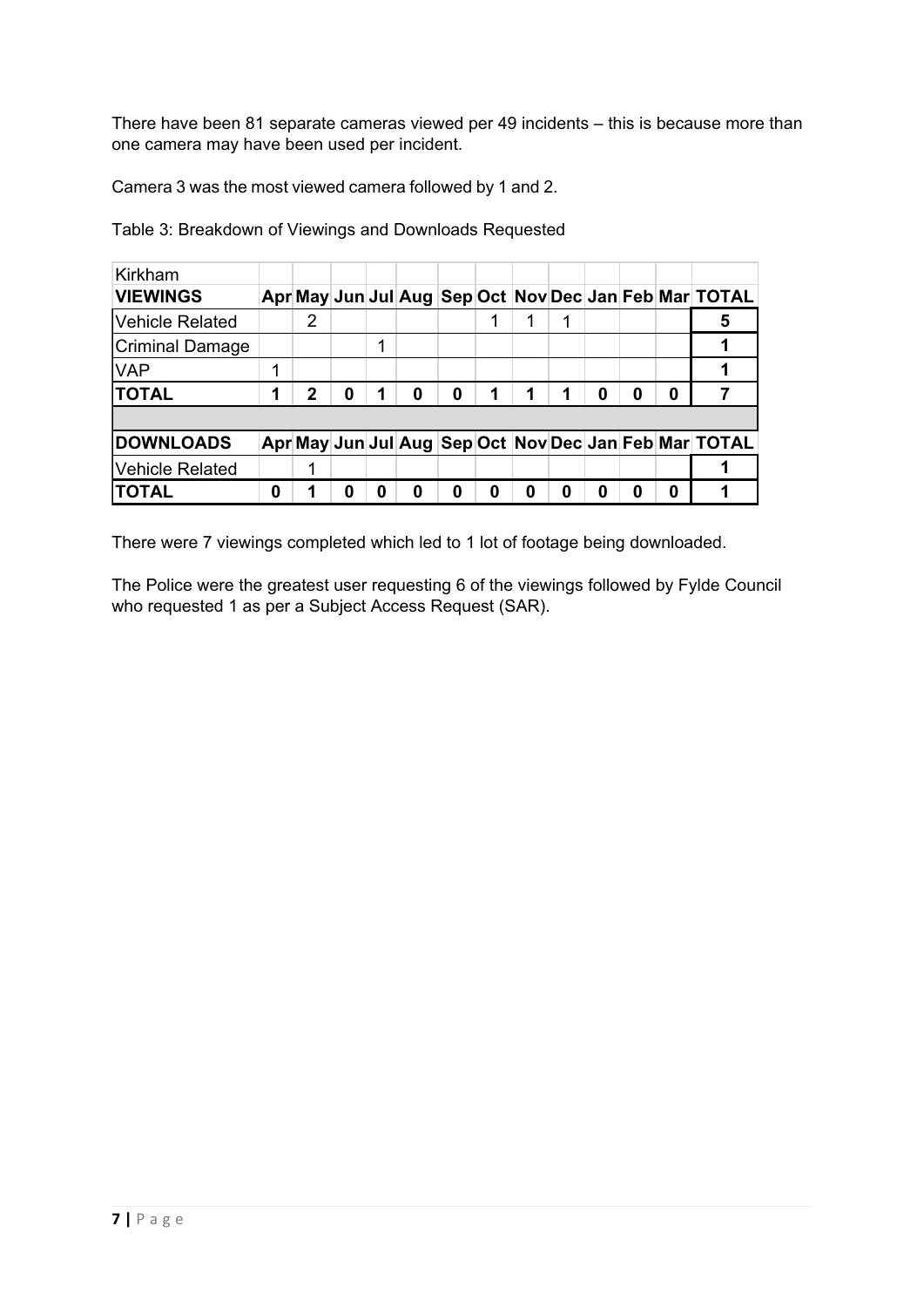# **Lytham CCTV**

There are four cameras covering the Lytham area. During the last 12 months there have been 107 incidents monitored.

| Lytham                     |              |                |                |              |                |                |          |          |    |                |                |          |                                           |
|----------------------------|--------------|----------------|----------------|--------------|----------------|----------------|----------|----------|----|----------------|----------------|----------|-------------------------------------------|
|                            | Apr          | <b>May</b>     | Jun            |              |                |                |          |          |    |                |                |          | Jul Aug Sep Oct Nov Dec Jan Feb Mar TOTAL |
| <b>Vehicle Related</b>     | 1            | 3              | 6              | $\Omega$     | 1              | 2              | 5        | 11       | 8  | 7              | 8              | 5        | 57                                        |
| <b>MISPER Vulnerable</b>   |              |                |                |              |                |                |          |          |    |                |                |          |                                           |
| Person(s)                  | 0            | 1              | $\overline{2}$ | $\Omega$     | $\overline{2}$ | $\overline{2}$ | 1        | 0        | 1  | 2              | 1              | 4        | 16                                        |
| <b>Alcohol Related</b>     | 0            | 1              | 5              | $\Omega$     | $\Omega$       | 1              | $\Omega$ | 0        | 0  | 0              | 1              | 0        | 8                                         |
| <b>Other/ Observations</b> | 0            | 0              | 0              | 2            | $\Omega$       | 1              | $\Omega$ | 1        | 1  | 0              | 0              | 0        | 5                                         |
| VAP                        | 0            | 0              | $\Omega$       | 3            | 1              | 0              | $\Omega$ | 0        | 0  | $\overline{0}$ | $\overline{0}$ | 0        | 4                                         |
| <b>ASB</b>                 | 1            | 1              | 1              | $\Omega$     | $\Omega$       | 0              | $\Omega$ | 0        | 0  | $\overline{0}$ | $\overline{0}$ | 1        | 4                                         |
| <b>Public Order</b>        | 0            | 1              | 0              | 1            | $\Omega$       | 0              | $\Omega$ | 0        | 0  | $\overline{0}$ | 1              | 0        | 3                                         |
| Affray                     | 0            | 0              | 0              | $\mathbf{0}$ | 1              | 0              | $\Omega$ | 0        | 1  | 0              | 0              | 0        | $\overline{2}$                            |
| <b>COVID Related</b>       | 0            | 0              | 0              | $\Omega$     | $\Omega$       | 0              | $\Omega$ | 0        | 1  | 1              | 0              | 0        | $\overline{2}$                            |
| Inappropriate Beh.         | 0            | $\overline{0}$ | $\Omega$       | $\Omega$     | $\Omega$       | 0              | 2        | $\Omega$ | 0  | $\mathbf 0$    | $\Omega$       | $\Omega$ | $\mathbf{2}$                              |
| <b>Suspicious Activity</b> | 0            | 0              | 0              | $\Omega$     | 1              | 0              | $\Omega$ | 0        | 0  | 0              | 1              | 0        | $\mathbf{2}$                              |
| <b>Theft</b>               | 0            | 1              | 0              | $\Omega$     | ◀              | ი              | $\Omega$ | 0        | 0  | 0              | $\Omega$       | 0        | $\mathbf 2$                               |
| <b>TOTAL</b>               | $\mathbf{2}$ | 8              | 14             | 6            |                | 6              | 8        | 12       | 12 | 10             | 12             | 10       | 107                                       |

Table 1: Breakdown of Incident Types reported by the operators

Table 2: Breakdown of Cameras viewed as per Incidents reported by operators

| Lytham           |                |   |   |    |   |   |   |    |     |     |   |    |                                                       | Most Used |
|------------------|----------------|---|---|----|---|---|---|----|-----|-----|---|----|-------------------------------------------------------|-----------|
| <b>Camera No</b> |                |   |   |    |   |   |   |    |     |     |   |    | Apr May Jun JulyAug Sep Oct Nov Dec Jan Feb Mar TOTAL |           |
|                  | $\overline{2}$ | っ | 6 |    | 3 | 3 | 6 | 10 | 8   |     | 6 | 3  | 57                                                    | 1st       |
| $\mathbf 2$      |                | 4 | 2 |    | 4 | 4 | 2 | 2  | 4   | 2   | 5 | 8  | 42                                                    | 2nd       |
| 3                |                | 3 | 6 | 3  | 1 |   | 0 | 0  |     |     |   | 1  | 23                                                    | 3rd       |
|                  |                |   | 3 | ົ  |   |   | 0 | 0  |     |     |   | 0  | 10                                                    | 4th       |
| <b>TOTAL</b>     | 5              |   |   | 10 | 9 | 9 | 8 | 12 | 14. | 10. |   | 12 | 132                                                   |           |

There have been 132 separate cameras viewed per 107 incidents – this is because more than one camera may have been used per incident.

Camera 1 was the most viewed camera followed by 2, 3 and 4.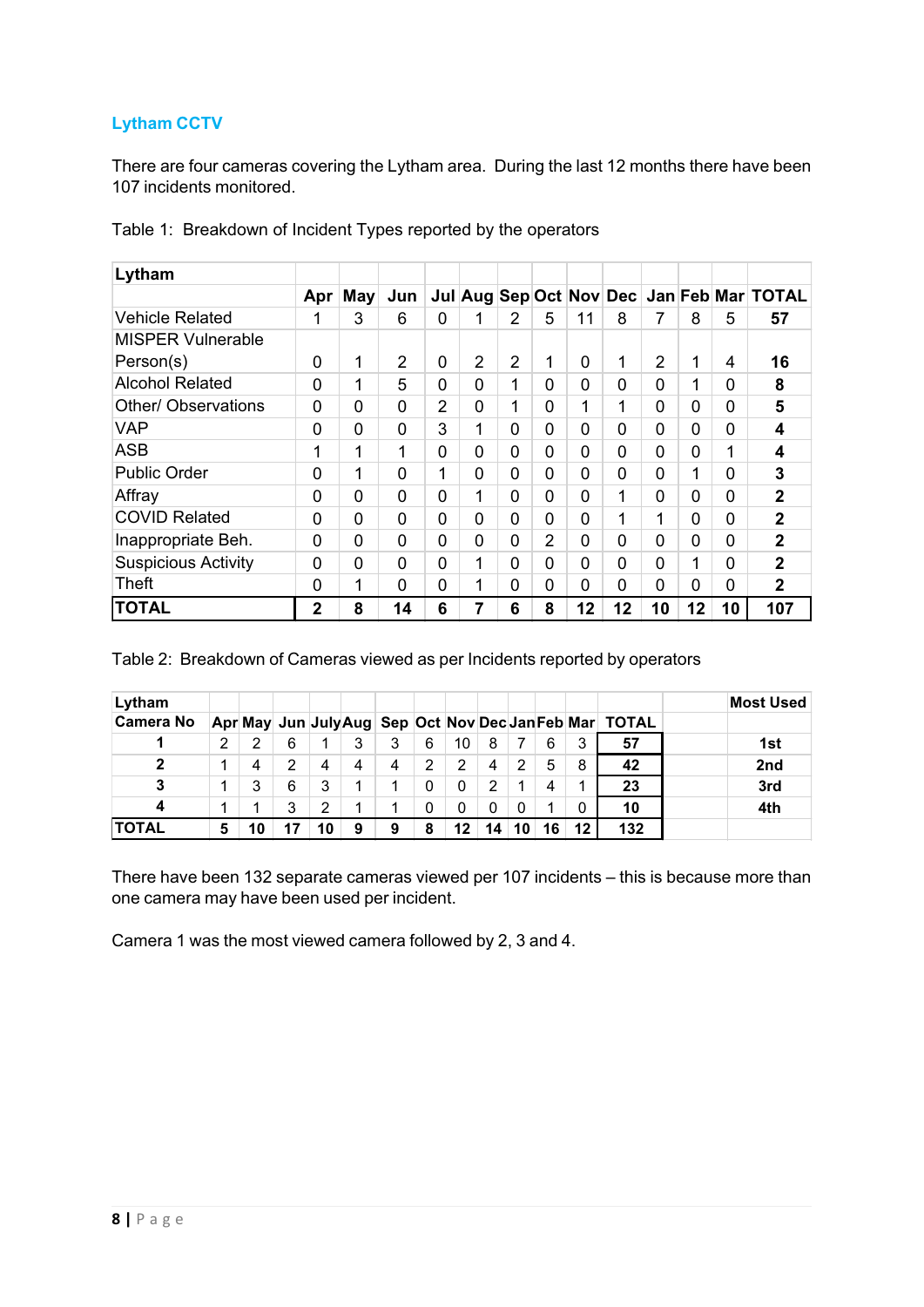| Lytham                         |   |                |   |   |                |                |                |   |   |                |   |          |                                                       |
|--------------------------------|---|----------------|---|---|----------------|----------------|----------------|---|---|----------------|---|----------|-------------------------------------------------------|
| <b>VIEWINGS</b>                |   |                |   |   |                |                |                |   |   |                |   |          | Apr May Jun Jul Aug Sep Oct Nov Dec Jan Feb Mar TOTAL |
| Theft                          |   |                |   |   |                |                | 1              |   |   | $\overline{2}$ |   |          | 3                                                     |
| <b>Vehicle Related</b>         |   | 1              |   |   | 1              | 1              |                |   |   |                |   |          | 3                                                     |
| <b>Criminal Damage</b>         |   |                | 1 |   |                |                |                |   |   | 1              |   |          | $\overline{2}$                                        |
| <b>ASB</b>                     |   |                |   |   |                |                | 1              |   |   |                |   |          | 1                                                     |
| <b>Attempt Robbery</b>         |   |                |   |   |                |                |                |   |   | 1              |   |          | 1                                                     |
| <b>Burglary</b>                |   |                |   |   | 1              |                |                |   |   |                |   |          | 1                                                     |
| Misper/Vulnerable<br>Person(s) |   |                |   |   |                | 1              |                |   |   |                |   |          |                                                       |
| Other                          |   | 1              |   |   |                |                |                |   |   |                |   |          |                                                       |
| <b>TOTAL</b>                   | 0 | $\overline{2}$ | 1 | 0 | $\overline{2}$ | $\overline{2}$ | $\overline{2}$ | 0 | 0 | 4              | 0 | $\bf{0}$ | 13                                                    |
|                                |   |                |   |   |                |                |                |   |   |                |   |          |                                                       |
| <b>DOWNLOADS</b>               |   |                |   |   |                |                |                |   |   |                |   |          | Apr May Jun Jul Aug Sep Oct Nov Dec Jan Feb Mar TOTAL |
| <b>Vehicle Related</b>         |   | 1              |   |   | 1              |                |                |   |   |                |   |          | 2                                                     |
| <b>Burglary</b>                |   |                |   |   | 1              |                |                |   |   |                |   |          | 1                                                     |
| <b>Criminal Damage</b>         |   |                | 1 |   |                |                |                |   |   |                |   |          | 1                                                     |
| Misper/Vulnerable<br>Person(s) |   |                |   |   |                | 1              |                |   |   |                |   |          |                                                       |
| Other                          |   |                |   |   |                |                |                |   |   |                |   |          |                                                       |
| <b>TOTAL</b>                   | 0 | $\overline{2}$ |   | 0 | $\mathbf{2}$   |                | 0              | 0 | 0 | 0              | 0 | 0        | 6                                                     |

## Table 3: Breakdown of Viewings and Downloads Requested

There were 13 viewings completed which led to 6 lots of footage being downloaded.

The Police were the greatest user requesting 10 of the viewings followed by Fylde Council who requested 3 which consisted of 2 SAR.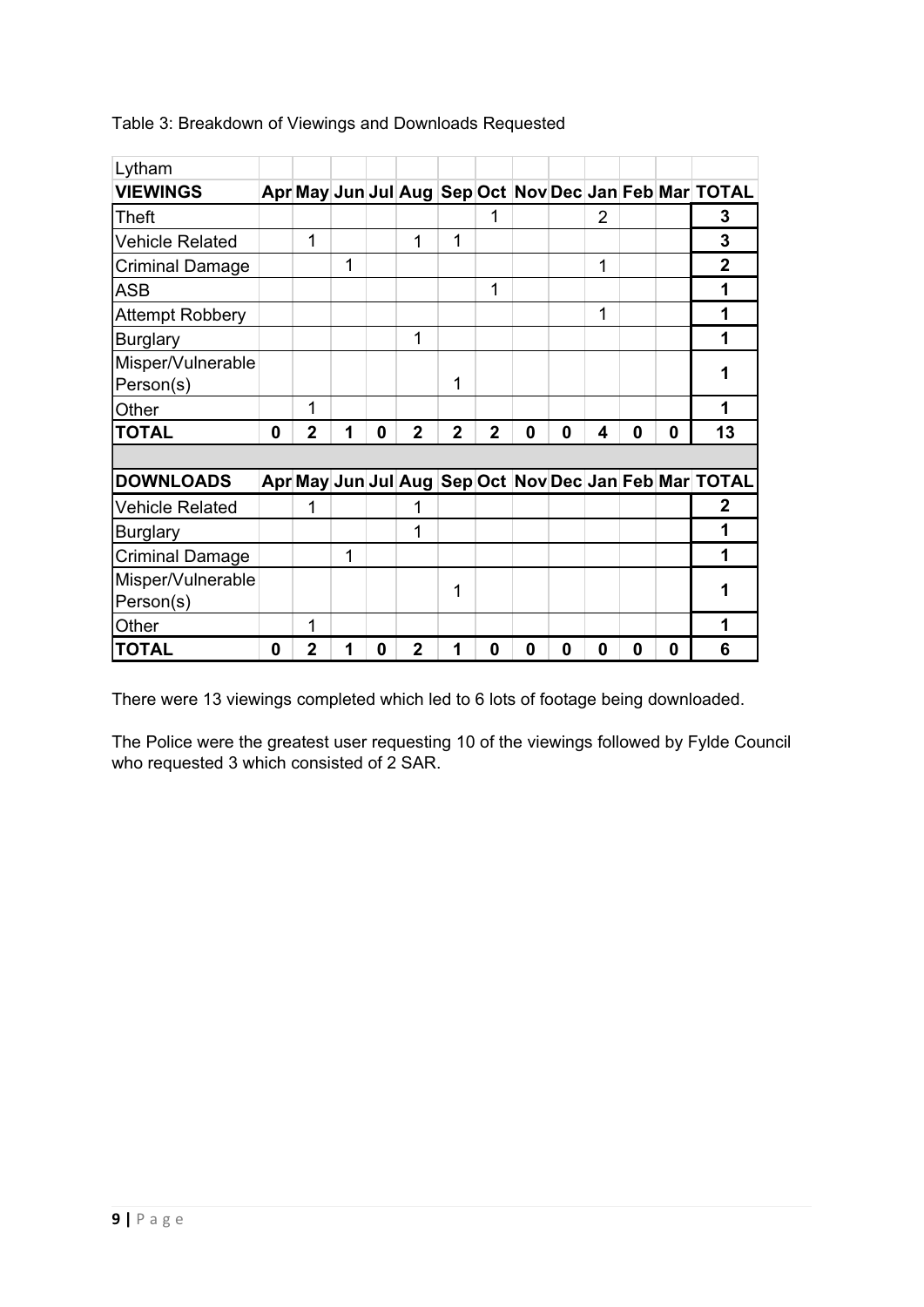# **St Annes CCTV**

There are 8 cameras covering the St Annes area. During the last 12 months there have been 405 incidents monitored.

| <b>St Annes</b>            |                |                |                |                |                |                |                |    |                |                |    |                |                                                     |
|----------------------------|----------------|----------------|----------------|----------------|----------------|----------------|----------------|----|----------------|----------------|----|----------------|-----------------------------------------------------|
|                            | Apr            |                |                |                |                |                |                |    |                |                |    |                | May June July Aug Sep Oct Nov Dec Jan Feb Mar TOTAL |
| MISPER/Vulnerable          |                |                |                |                |                |                |                |    |                |                |    |                |                                                     |
| Person(s)                  | 17             | 5              | 6              | 10             | 21             | $\overline{7}$ | 15             | 33 | 16             | 7              | 5  | 10             | 152                                                 |
| <b>Vehicle Related</b>     | 3              | 6              | 5              | 10             | $\overline{2}$ | 4              | 8              | 16 | 9              | 10             | 6  | 12             | 91                                                  |
| <b>Alcohol Related</b>     | 6              | 4              | 24             | 17             | 15             | $\overline{2}$ | $\overline{2}$ | 1  | 1              | 0              | 0  | 0              | 72                                                  |
| <b>Suspicious Activity</b> | 3              | 4              | 3              | $\overline{2}$ | 5              | 0              | $\overline{2}$ | 0  | 0              | 1              | 1  | 1              | 22                                                  |
| Other/Observations         | 4              | $\overline{2}$ | 1              | $\overline{2}$ | $\overline{2}$ | 0              | $\overline{0}$ | 5  | $\overline{2}$ | 0              | 0  | 0              | 18                                                  |
| <b>ASB</b>                 | 0              | 1              | 3              | $\overline{2}$ | 5              | 1              | $\mathbf 0$    | 1  | 0              | 0              | 0  | 1              | 14                                                  |
| <b>COVID Related</b>       | 1              | $\overline{2}$ | 0              | $\overline{2}$ | 1              | $\Omega$       | 1              | 0  | 1              | 1              | 1  | 1              | 11                                                  |
| <b>Drug Related</b>        | 3              | 0              | 1              | 1              | 0              | 0              | 1              | 0  | 0              | $\overline{0}$ | 1  | $\mathbf 0$    | $\overline{7}$                                      |
| <b>Public Order</b>        | 0              | 0              | 0              | 1              | $\overline{2}$ | 1              | $\overline{0}$ | 0  | 0              | 0              | 0  | 0              | 4                                                   |
| <b>VAP</b>                 | 1              | 0              | 0              | 0              | 0              | 1              | $\overline{0}$ | 1  | 1              | 0              | 0  | 0              | 4                                                   |
| Theft                      | $\overline{2}$ | 0              | 0              | 0              | 1              | $\overline{0}$ | $\overline{0}$ | 0  | 0              | 0              | 0  | 1              | 4                                                   |
| Inappropriate Beh.         | 0              | 1              | 0              | 0              | 0              | $\overline{0}$ | $\overline{0}$ | 0  | 0              | 0              | 1  | 0              | $\overline{2}$                                      |
| Affray                     | 0              | $\overline{0}$ | 0              | $\overline{0}$ | 1              | 0              | $\mathbf 0$    | 0  | 0              | 0              | 0  | $\overline{0}$ | 1                                                   |
| <b>Criminal Damage</b>     | 0              | 0              | 0              | 0              | 0              | 0              | 1              | 0  | 0              | 0              | 0  | 0              | 1                                                   |
| Fraud & Forgery            | 0              | 0              | 0              | 0              | $\mathbf{1}$   | 0              | $\overline{0}$ | 0  | 0              | 0              | 0  | 0              | 1                                                   |
| Robbery                    | 0              | $\overline{0}$ | $\overline{0}$ | $\overline{0}$ | 0              | 0              | 1              | 0  | 0              | 0              | 0  | 0              | 1                                                   |
| <b>TOTAL</b>               | 40             | 25             | 43             | 47             | 56             | 16             | 31             | 57 | 30             | 19             | 15 | 26             | 405                                                 |

Table 1: Breakdown of Incident Types reported by the operators

Table 2: Breakdown of Cameras viewed as per Incidents reported by operators.

| <b>St Annes</b> |    |                |                |    |    |                          |                |    |    |    |    |                         |              | <b>Most Used</b> |
|-----------------|----|----------------|----------------|----|----|--------------------------|----------------|----|----|----|----|-------------------------|--------------|------------------|
| ∣Camera No      |    |                |                |    |    | Apr May Jun July Aug Sep |                |    |    |    |    | Oct Nov Dec Jan Feb Mar | <b>TOTAL</b> |                  |
| $S-1$           | 5  | 3              | $\overline{2}$ |    | 5  | 2                        |                | 3  | 3  | 2  | 4  | 9                       | 46           | 7th              |
| $S-2$           | 6  | 9              | 5              | 11 | 14 | 4                        | 11             | 17 | 14 | 9  | 8  | 16                      | 124          | 1st              |
| $S-3$           | 8  | $\overline{2}$ | 16             | 16 | 19 | 2                        | 4              | 4  | 3  | 5  | 4  | 11                      | 94           | 4th              |
| $S-4$           | 8  | 2              | 6              | 10 | 10 | 2                        | 4              | 3  | 2  | 3  | 4  | 8                       | 62           | 5th              |
| $S-5$           | 7  | 3              | 3              | 5  | 4  | 2                        | $\overline{2}$ | 1  | 2  | 3  | 4  | 10                      | 46           | 7th              |
| $S-6$           | 18 | 7              | 6              | 7  | 14 | 5                        |                | 12 | 5  | 5  | 5  | 13                      | 98           | 3rd              |
| $S-7$           | 15 | 4              | 6              | 12 | 11 | 6                        | 11             | 27 | 8  | 3  | 3  | 8                       | 114          | 2 <sub>nd</sub>  |
| $S-8$           | 7  |                | 6              | 5  | 7  | 2                        |                |    |    | 4  | 5  | 8                       | 54           | 6th              |
| <b>TOTAL</b>    | 74 | 37             | 50             | 73 | 84 | 25                       | 35             | 68 | 38 | 34 | 37 | 83                      | 638          |                  |

There have been 638 separate cameras viewed per 405 incidents – this is because more than one camera may have been used per incident.

Camera 2 was the most viewed camera followed by 7, 6, 3, 4, 8, 1 and 5.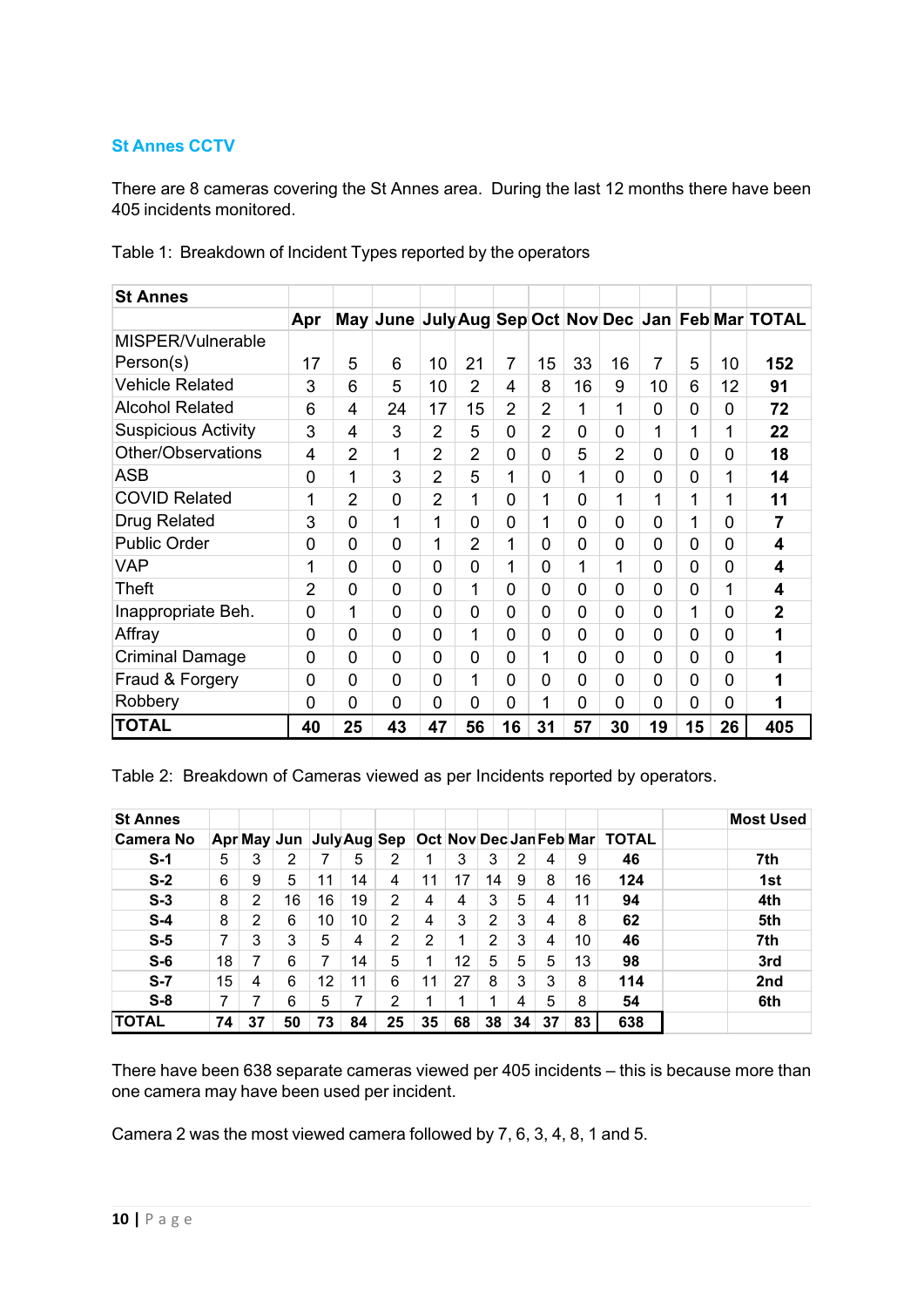| <b>St Annes</b>            |   |   |                |   |   |                |          |          |   |   |   |              |                                                       |
|----------------------------|---|---|----------------|---|---|----------------|----------|----------|---|---|---|--------------|-------------------------------------------------------|
| <b>VIEWINGS</b>            |   |   |                |   |   |                |          |          |   |   |   |              | Apr May Jun Jul Aug Sep Oct Nov Dec Jan Feb Mar TOTAL |
| <b>VAP</b>                 |   |   |                |   |   | $\overline{2}$ |          |          | 1 |   | 1 |              | 4                                                     |
| Misper/Vulnerable          |   |   |                |   |   |                |          |          |   |   |   |              |                                                       |
| Person(s)                  |   |   |                |   |   |                |          |          |   |   | 2 | 1            | 3                                                     |
| <b>Burglary</b>            |   |   |                | 1 |   |                |          |          |   | 1 |   |              | $\overline{2}$                                        |
| <b>Suspicious Activity</b> |   |   | 2              |   |   |                |          |          |   |   |   |              | $\mathbf{2}$                                          |
| <b>Vehicle Related</b>     |   |   |                |   |   | 1              | 1        |          |   |   |   |              | $\overline{2}$                                        |
| <b>Criminal Damage</b>     |   |   |                |   |   |                |          |          |   |   |   | 1            | 1                                                     |
| <b>Public Order</b>        |   |   | 1              |   |   |                |          |          |   |   |   |              | 1                                                     |
| <b>Theft</b>               |   |   |                |   |   |                |          | 1        |   |   |   |              | 1                                                     |
| <b>TOTAL</b>               | 0 | 0 | 3              | 1 | 0 | 3              | 1        | 1        | 1 | 1 | 3 | $\mathbf{2}$ | 16                                                    |
|                            |   |   |                |   |   |                |          |          |   |   |   |              |                                                       |
| <b>DOWNLOADS</b>           |   |   |                |   |   |                |          |          |   |   |   |              | Apr May Jun Jul Aug Sep Oct Nov Dec Jan Feb Mar TOTAL |
| <b>Suspicious Activity</b> |   |   | $\overline{2}$ |   |   |                |          |          |   |   |   |              | $\overline{2}$                                        |
| <b>VAP</b>                 |   |   |                |   |   | 1              |          |          | 1 |   |   |              | $\mathbf{2}$                                          |
| <b>Burglary</b>            |   |   |                | 1 |   |                |          |          |   |   |   |              | 1                                                     |
| Misper/Vulnerable          |   |   |                |   |   |                |          |          |   |   | 1 |              |                                                       |
| Person(s)                  |   |   |                |   |   |                |          |          |   |   |   |              |                                                       |
| <b>Public Order</b>        |   |   | 1              |   |   |                |          |          |   |   |   |              |                                                       |
| <b>TOTAL</b>               | 0 | 0 | 3              | 1 | 0 | 1              | $\bf{0}$ | $\bf{0}$ | 1 | 0 | 1 | 0            | 7                                                     |

#### Table 3: Breakdown of Viewings and Downloads Requested

There were 16 viewings completed which led to 7 lots of footage being downloaded.

The Police were the greatest user requesting 13 of the viewings followed by Fylde Council who requested 3 which consisted of 2 SAR.

# **Summary Totals for 2020/2021**

CCTV operators view the cameras on a daily basis and determine areas where there may be incidents of concern. These incidents are logged manually and are then transferred onto an electronic system in order to provide data for this report.

From the 16 incident categories St Anne's scored highest on the majority of incident types.

The operators dealt with 561 varying incidents over the year.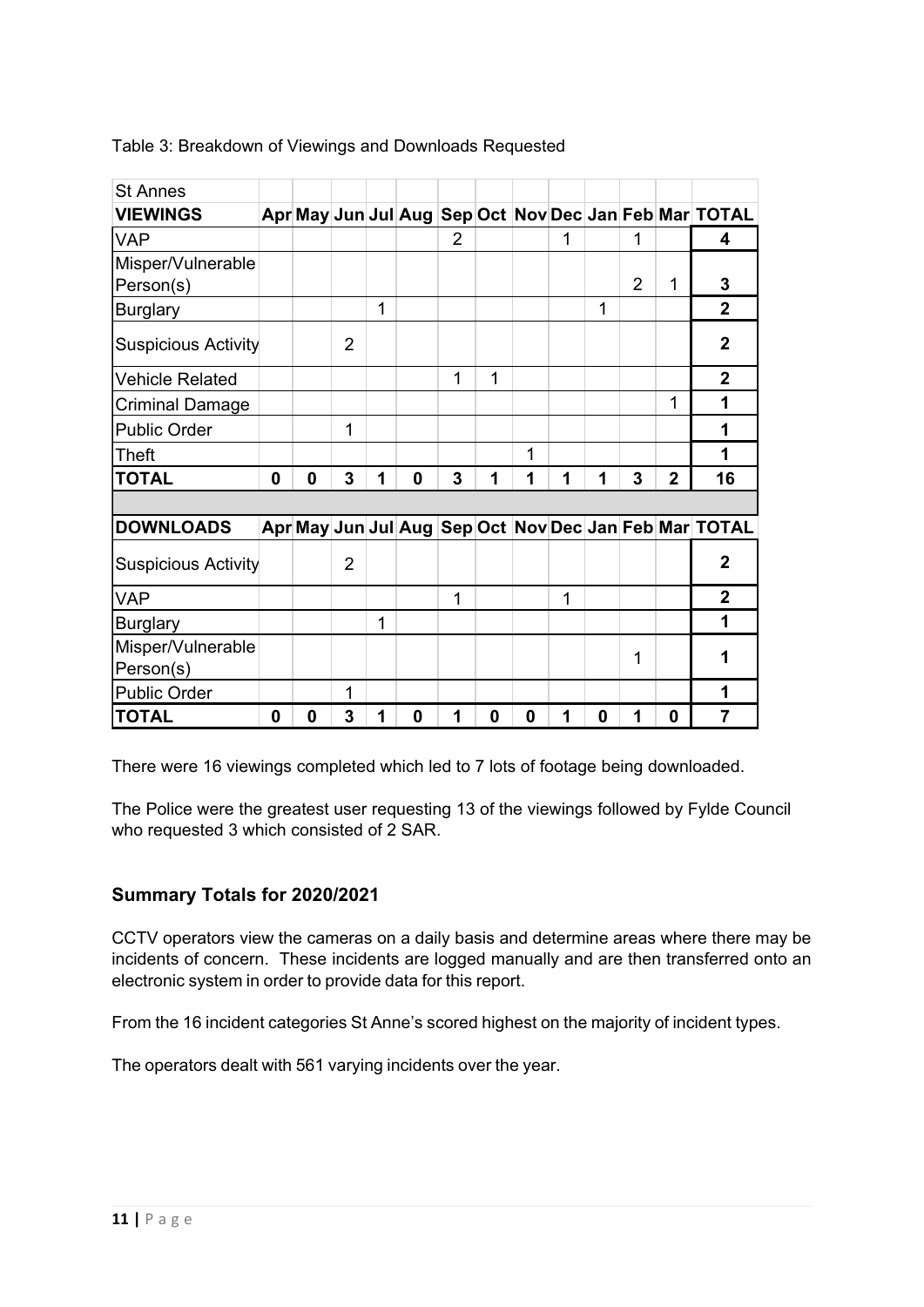|                            |             |                | Kirkham Lytham St Annes TOTAL |              |
|----------------------------|-------------|----------------|-------------------------------|--------------|
| MISPER/Vulnerable          |             |                |                               |              |
| Person(s)                  | 6           | 16             | 152                           | 174          |
| <b>Vehicle Related</b>     | 17          | 57             | 91                            | 165          |
| <b>Alcohol Related</b>     | 2           | 8              | 72                            | 82           |
| Other/Obs                  | 4           | 5              | 18                            | 27           |
| <b>Suspicious Activity</b> | 3           | 2              | 22                            | 27           |
| <b>ASB</b>                 | 4           | 4              | 14                            | 22           |
| <b>COVID Related</b>       | 2           | 2              | 11                            | 15           |
| <b>Public Order</b>        | 4           | 3              | 4                             | 11           |
| <b>VAP</b>                 | 3           | 4              | 4                             | 11           |
| <b>Drug Related</b>        | 0           | 0              | 7                             | 7            |
| Theft                      | 1           | $\overline{2}$ | 4                             | 7            |
| Affay                      | $\mathbf 2$ | $\mathbf{2}$   | 1                             | 5            |
| Inappropriate Beh.         | 0           | $\mathbf 2$    | 2                             | 4            |
| <b>Criminal Damage</b>     | 1           | 0              | 1                             | $\mathbf{2}$ |
| Fraud/Forgery              | 0           | 0              | 1                             | 1            |
| Robbery                    | 0           | 0              | 1                             | 1            |
| <b>TOTALS</b>              | 49          | 107            | 405                           | 561          |

Table 4: Breakdown of incident types per area

Table 5: Breakdown of incident types per month

| All Town Totals by Month   |                |                |                |                |                |                |                |                |                |                |                |                |                                                            |
|----------------------------|----------------|----------------|----------------|----------------|----------------|----------------|----------------|----------------|----------------|----------------|----------------|----------------|------------------------------------------------------------|
|                            | Apr            | <b>May</b>     |                |                |                |                |                |                |                |                |                |                | Jun  July Aug Sep Oct  Nov   Dec   Jan   Feb   Mar   TOTAL |
| MISPER/Vulnerable          |                |                |                |                |                |                |                |                |                |                |                |                |                                                            |
| Person(s)                  | 17             | 8              | 8              | 10             | 24             | 9              | 16             | 33             | 19             | 9              | $\overline{7}$ | 14             | 174                                                        |
| <b>Vehicle Related</b>     | 5              | 12             | 11             | 15             | 3              | 7              | 13             | 28             | 18             | 19             | 15             | 19             | 165                                                        |
| <b>Alcohol Related</b>     | 6              | 5              | 29             | 17             | 16             | 4              | $\overline{2}$ | 1              | 1              | $\Omega$       | 1              | 0              | 82                                                         |
| Other/Observations         | 4              | $\overline{2}$ | 1              | 5              | 3              | 1              | $\Omega$       | 7              | $\overline{3}$ | $\overline{0}$ | 0              | 0              | 26                                                         |
| <b>Suspicious Activity</b> | $\overline{3}$ | 5              | $\overline{3}$ | 2              | 7              | 1              | 2              | $\Omega$       | $\overline{0}$ | 1              | $\overline{2}$ | $\overline{2}$ | 28                                                         |
| <b>ASB</b>                 | 1              | $\overline{2}$ | 4              | $\overline{2}$ | 5              | $\overline{2}$ | 0              | 1              | 1              | 1              | $\overline{0}$ | 3              | 22                                                         |
| <b>COVID Related</b>       | $\overline{2}$ | 2              | $\mathbf 0$    | 3              | 1              | $\Omega$       | 1              | $\mathbf 0$    | $\overline{2}$ | 2              | 1              | 1              | 15                                                         |
| <b>VAP</b>                 | 1              | 1              | $\Omega$       | 4              | 1              | 1              | $\Omega$       | 1              | $\overline{2}$ | $\Omega$       | 0              | $\Omega$       | 11                                                         |
| <b>Public Order</b>        | 1              | 1              | $\mathbf 0$    | 3              | 3              | 1              | $\mathbf 0$    | $\overline{0}$ | $\mathbf 0$    | $\mathbf 0$    | $\overline{1}$ | 1              | 11                                                         |
| <b>Drug Related</b>        | 3              | 0              | 1              | 1              | 0              | 0              | 1              | $\Omega$       | $\mathbf 0$    | $\Omega$       | 1              | $\Omega$       | $\overline{7}$                                             |
| Theft                      | $\overline{2}$ | 1              | 0              | $\Omega$       | $\overline{2}$ | $\Omega$       | 0              | 0              | 0              | 0              | 1              | 1              | $\overline{7}$                                             |
| Affray                     | 0              | $\Omega$       | $\Omega$       | 0              | 3              | 0              | $\Omega$       | $\Omega$       | 1              | 1              | 0              | $\Omega$       | 5                                                          |
| Inappropriate Beh.         | 0              | 1              | $\Omega$       | $\Omega$       | 0              | $\Omega$       | $\overline{2}$ | 0              | $\overline{0}$ | $\Omega$       | 1              | $\Omega$       | 4                                                          |
| <b>Criminal Damage</b>     | $\Omega$       | 0              | $\mathbf 0$    | 0              | 0              | 0              | 1              | 1              | $\mathbf 0$    | $\mathbf 0$    | $\Omega$       | $\Omega$       | $\overline{2}$                                             |
| Fraud & Forgery            | $\mathbf 0$    | 0              | $\mathbf 0$    | 0              | 1              | 0              | $\mathbf 0$    | $\mathbf 0$    | $\mathbf 0$    | $\mathbf 0$    | $\Omega$       | $\Omega$       | 1                                                          |
| <b>Robbery</b>             | 0              | 0              | $\Omega$       | 0              | 0              | 0              | 1              | 0              | $\overline{0}$ | $\overline{0}$ | 0              | 0              | 1                                                          |
| <b>TOTAL</b>               | 45             | 40             | 57             | 62             | 69             | 26             | 39             | 72             | 47             | 33             | 30             | 41             | 561                                                        |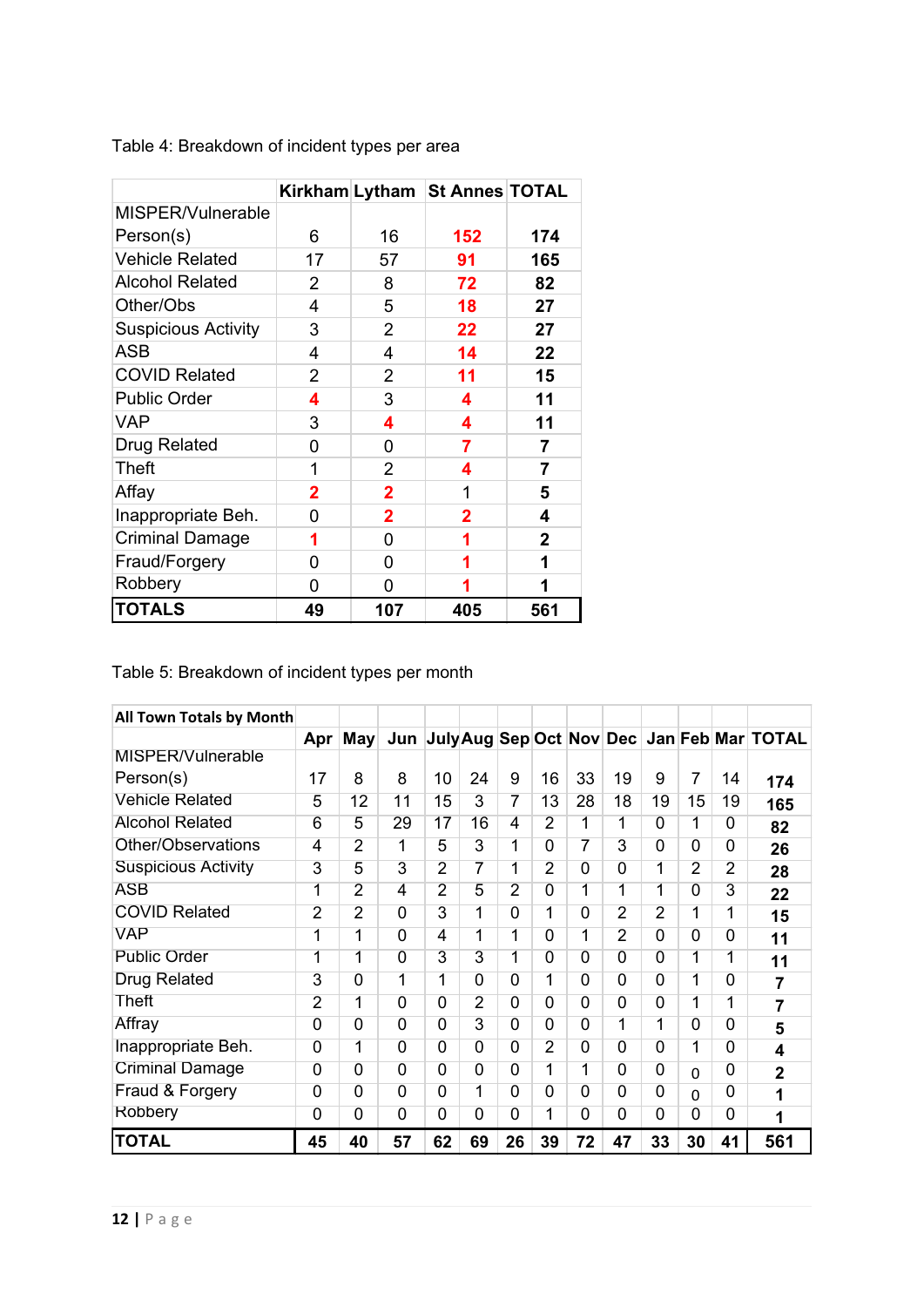November was the peak month for incidents with September being the lowest month.

Table 6: Breakdown of cameras viewed per area

| All Areas        |                |                |                |                |                |                                                    |                |                |                |                |                |                |              |
|------------------|----------------|----------------|----------------|----------------|----------------|----------------------------------------------------|----------------|----------------|----------------|----------------|----------------|----------------|--------------|
| <b>Camera No</b> |                |                |                |                |                | Apr May June July Aug Sept Oct Nov Dec Jan Feb Mar |                |                |                |                |                |                | <b>TOTAL</b> |
| $S-2$            | 6              | 9              | 5              | 11             | 14             | 4                                                  | 11             | 17             | 14             | 9              | 8              | 16             | 124          |
| $S-7$            | 15             | 4              | 6              | 12             | 11             | 6                                                  | 11             | 27             | 8              | 3              | 3              | 8              | 114          |
| $S-6$            | 18             | 7              | 6              | 7              | 14             | 5                                                  | 1              | 12             | 5              | 5              | 5              | 13             | 98           |
| $S-3$            | 8              | $\overline{2}$ | 16             | 16             | 19             | $\overline{2}$                                     | 4              | 4              | 3              | 5              | 4              | 11             | 94           |
| $S-4$            | 8              | $\overline{2}$ | 6              | 10             | 10             | $\overline{2}$                                     | 4              | 3              | $\overline{2}$ | 3              | 4              | 8              | 62           |
| $L-1$            | $\overline{2}$ | $\overline{2}$ | 6              | 1              | 3              | 3                                                  | 6              | 10             | 8              | 7              | 6              | 3              | 57           |
| $S-8$            | 7              | 7              | 6              | 5              | $\overline{7}$ | $\overline{2}$                                     | 1              | 1              | 1              | 4              | 5              | 8              | 54           |
| $S-1$            | 5              | 3              | $\overline{2}$ | $\overline{7}$ | 5              | $\overline{2}$                                     | 1              | $\overline{3}$ | 3              | $\overline{2}$ | 4              | 9              | 46           |
| $S-5$            | 7              | 3              | 3              | 5              | 4              | $\overline{2}$                                     | $\overline{2}$ | 1              | $\overline{2}$ | 3              | 4              | 10             | 46           |
| $L-2$            | $\overline{1}$ | 4              | $\overline{2}$ | 4              | 4              | 4                                                  | $\overline{2}$ | $\overline{2}$ | 4              | $\overline{2}$ | 5              | 8              | 42           |
| $K-3$            | $\overline{2}$ | 6              | $\overline{0}$ | 5              | 4              | 1                                                  | 0              | $\overline{2}$ | 5              | $\overline{2}$ | $\overline{2}$ | 3              | 32           |
| $K-1$            | 3              | 3              | $\overline{0}$ | 5              | 4              | 1                                                  | 0              | 1              | 1              | 3              | 1              | 3              | 25           |
| $K-2$            | 1              | 4              | $\overline{0}$ | 5              | 4              | $\overline{2}$                                     | 0              | 1              | 1              | 3              | $\overline{2}$ | 1              | 24           |
| $L - 3$          | 1              | 3              | 6              | 3              | 1              | 1                                                  | 0              | $\overline{0}$ | $\overline{2}$ | 1              | 4              | 1              | 23           |
| $L - 4$          | 1              | 1              | 3              | $\overline{2}$ | 1              | 1                                                  | $\overline{0}$ | $\overline{0}$ | $\overline{0}$ | 0              | 1              | $\overline{0}$ | 10           |
| <b>TOTAL</b>     | 85             | 60             | 67             | 98             | 105            | 38                                                 | 43             | 84             | 59             | 52             | 58             | 102            | 851          |

St Anne's 2 scored highest for camera viewed per incident with Lytham 4 scoring lowest.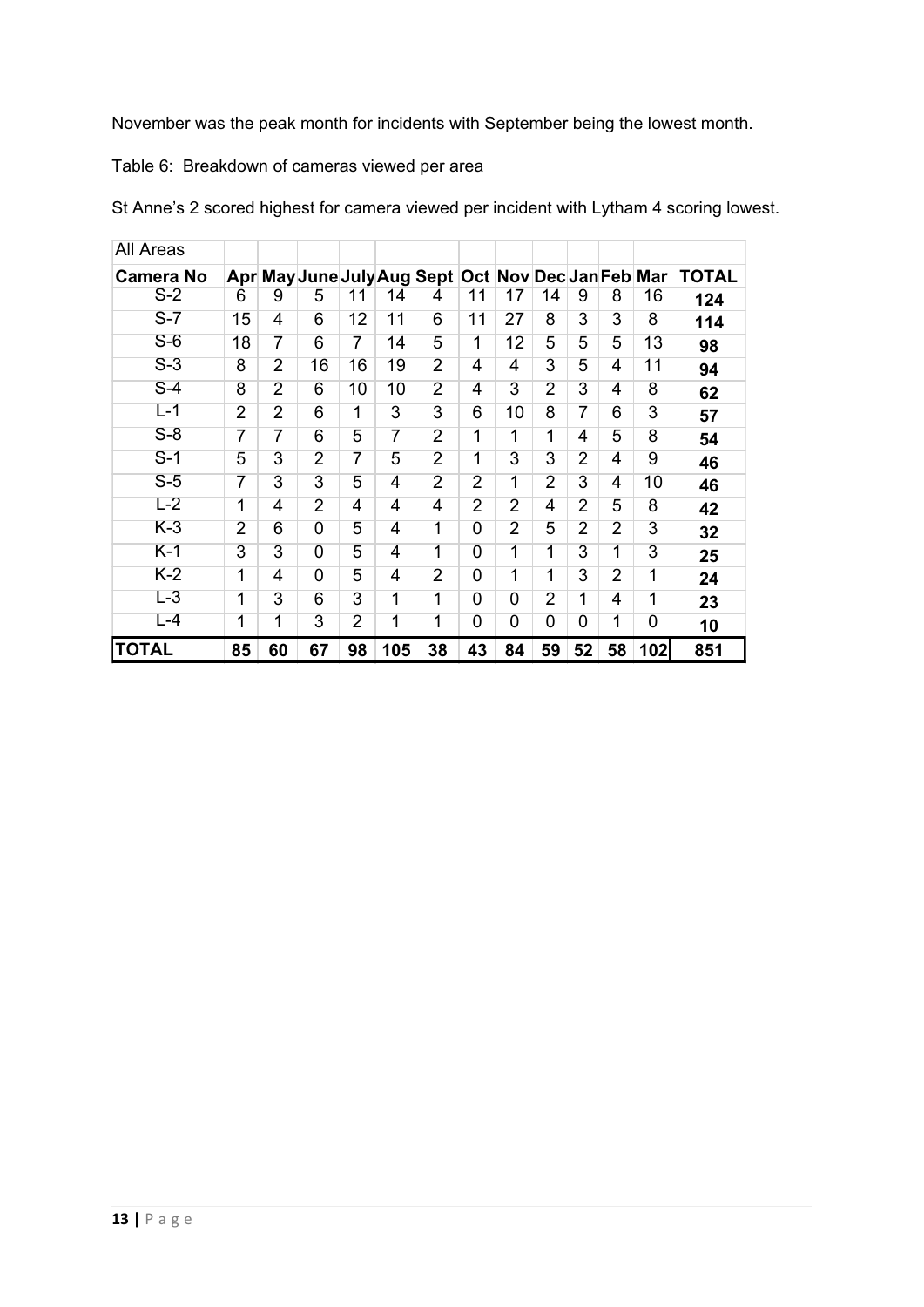| <b>VIEWINGS</b>                |                |                | Kirkham Lytham St Annes TOTAL |                |
|--------------------------------|----------------|----------------|-------------------------------|----------------|
| <b>Theft</b>                   | 5              | 3              | 1                             | 9              |
| <b>VAP</b>                     | $\overline{1}$ | $\overline{0}$ | 4                             | 5              |
| <b>Vehicle Related</b>         | 0              | 3              | $\overline{2}$                | 5              |
| <b>Criminal Damage</b>         | $\overline{1}$ | $\overline{2}$ | $\overline{1}$                | 4              |
| Misper/Vulnerable<br>Person(s) | 0              | 1              | 3                             | 4              |
| <b>Burglary</b>                | 0              | 1              | $\overline{\mathbf{2}}$       | 3              |
| <b>Suspicious Activity</b>     | $\overline{0}$ | 0              | $\overline{2}$                | $\overline{2}$ |
| <b>ASB</b>                     | 0              | 1              | $\overline{0}$                | 1              |
| Other                          | $\overline{0}$ | 1              | 0                             | 1              |
| <b>Public Order</b>            | 0              | 0              | 1                             | 1              |
| Robbery                        | 0              | 1              | 0                             | 1              |
| <b>TOTAL</b>                   | 7              | 13             | 16                            | 36             |
| <b>DOWNLOADS</b>               |                |                |                               |                |
|                                |                |                |                               |                |
| <b>Vehicle Related</b>         | 1              | 2              | 0                             | 3              |
| <b>Burglary</b>                | $\overline{0}$ | 1              | 1                             | $\overline{2}$ |
| Misper/Vulnerable<br>Person(s) | 0              | 1              | 1                             | $\overline{2}$ |
| <b>Suspicious Activity</b>     | 0              | 0              | $\mathbf{2}$                  | $\overline{2}$ |
| <b>VAP</b>                     | $\overline{0}$ | 0              | $\overline{\mathbf{2}}$       | $\overline{2}$ |
| <b>Criminal Damage</b>         | 0              | 1              | $\overline{0}$                | 1              |
| Other                          | 0              | 1              | 0                             | 1              |
| <b>Public Order</b>            | 0              | 0              | 1                             | 1              |

Table 7: Breakdown of Viewings and Downloads per area

| <b>Summary Totals</b> |                 |                  |     |
|-----------------------|-----------------|------------------|-----|
| <b>INCIDENTS</b>      | <b>VIEWINGS</b> | <b>DOWNLOADS</b> |     |
| 561                   | 36              |                  | 611 |

St Anne's had the highest number of viewings and downloads over the period. The highest category for viewings was Theft and the highest category for downloads was Vehicle Related.

The Police were the greatest user requesting 29 of the viewings followed by Fylde Council who requested 7 which consisted of 5 SAR.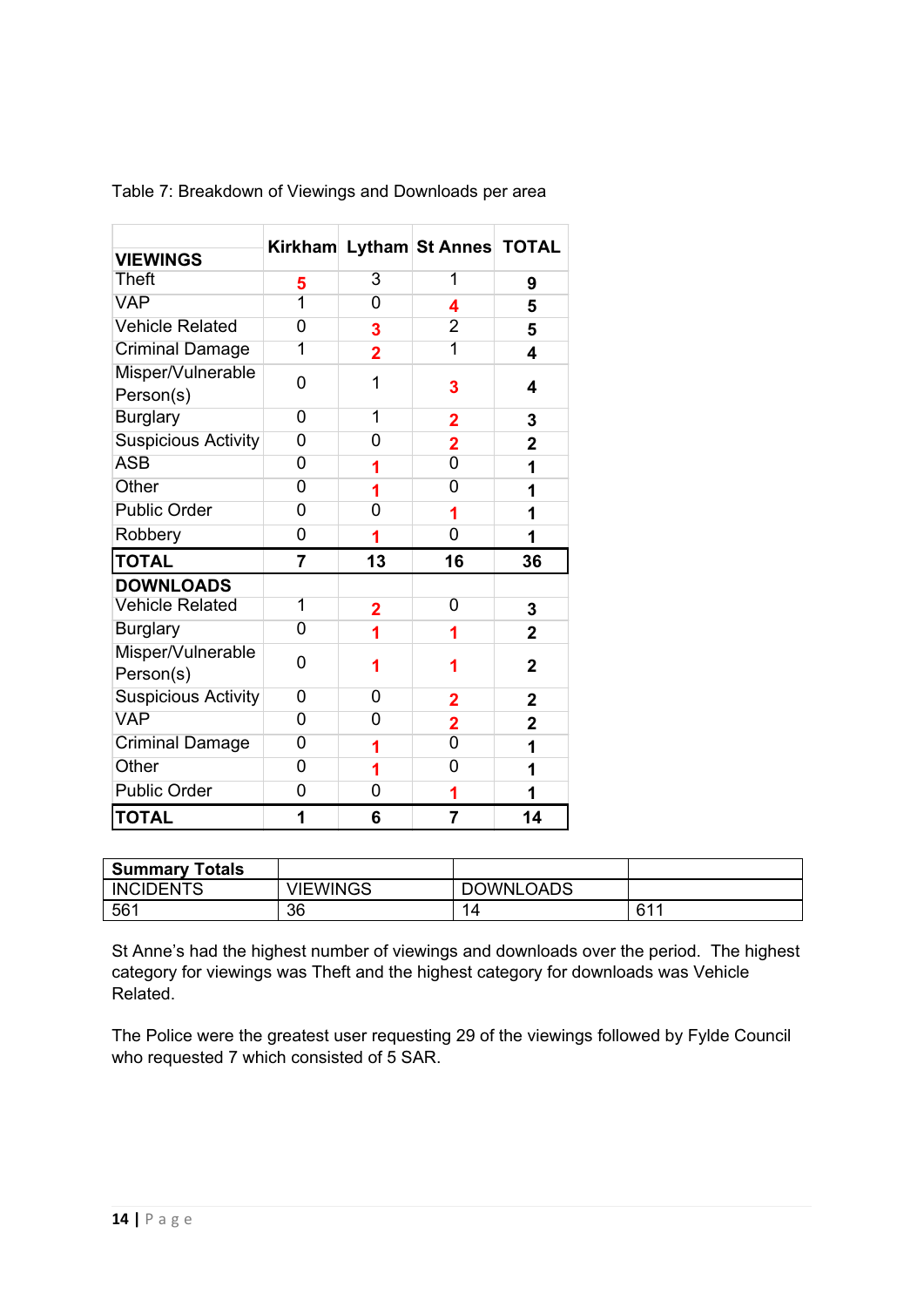# **Summary Totals for 2015/2021**

| <b>CCTV Incidents by Year and Town</b> |                                       |                 |         |         |         |         |              |
|----------------------------------------|---------------------------------------|-----------------|---------|---------|---------|---------|--------------|
|                                        |                                       | 2015/16 2016/17 | 2017/18 | 2018/19 | 2019/20 | 2020/21 | <b>TOTAL</b> |
| <b>Kirkham</b>                         | 36                                    | 70              | 51      | 68      | 46      | 49      | 320          |
| Lytham                                 | 70                                    | 110             | 128     | 186     | 181     | 107     | 782          |
| <b>St Annes</b>                        | 69                                    | 245             | 408     | 522     | 590     | 405     | 2239         |
| TOTAL                                  | 175                                   | 425             | 587     | 776     | 817     | 561     | 3341         |
|                                        |                                       |                 |         |         |         |         |              |
|                                        | <b>CCTV Viewings by Year and Town</b> |                 |         |         |         |         |              |
|                                        |                                       | 2015/16 2016/17 | 2017/18 | 2018/19 | 2019/20 | 2020/21 | <b>TOTAL</b> |
| <b>Kirkham</b>                         | $\mathcal{P}$                         | 16              | 9       | 8       | 9       | 7       | 51           |
| Lytham                                 | 10                                    | 7               | 15      | 12      | 15      | 13      | 72           |
| <b>St Annes</b>                        | 4                                     | 27              | 19      | 22      | 29      | 16      | 117          |
| <b>TOTAL</b>                           | 16                                    | 50              | 43      | 42      | 53      | 36      | 240          |
| <b>CCTV Downloads by Year and Town</b> |                                       |                 |         |         |         |         |              |
|                                        |                                       | 2015/16 2016/17 | 2017/18 | 2018/19 | 2019/20 | 2020/21 | <b>TOTAL</b> |
| <b>Kirkham</b>                         |                                       | 4               | 4       | 2       | 3       |         | 15           |
| Lytham                                 | 3                                     | 3               | 3       | 5       | 5       | 6       | 25           |
| <b>St Annes</b>                        | 0                                     | 7               | 7       | 7       | 9       | 7       | 37           |
| TOTAL                                  | 4                                     | 14              | 14      | 14      | 17      | 14      | 77           |

| <b>Summary Totals</b> |          |                  |      |
|-----------------------|----------|------------------|------|
| <b>INCIDENTS</b>      | VIEWINGS | <b>DOWNLOADS</b> |      |
| 3341                  | 240      |                  | 3658 |

#### **Operator Hours**

|                                                 | Apr15-<br>Mar16 | Apr16-<br>Mar17             | Apr17-<br>Mar18 | Apr18-<br>Mar19 | Apr19-<br>Mar <sub>20</sub> | Apr20-<br>Mar21 | <b>Total</b> |
|-------------------------------------------------|-----------------|-----------------------------|-----------------|-----------------|-----------------------------|-----------------|--------------|
| <b>Operator Hours</b>                           |                 |                             |                 |                 |                             |                 |              |
| (Hrs calculated<br>per volunteer time<br>given) |                 | 3915.21   2931.78   3188.33 |                 | 3493.2          | 4610.85                     | 4215.3          | 22354.7      |

## **Audit**

An internal audit was carried out in 2019 to review the controls in place to manage the Wyre Council and Fylde Council town centre CCTV systems to identify any areas of potential weakness and / or risk and provide and overall opinion as to whether the controls in placed are adequate and effective.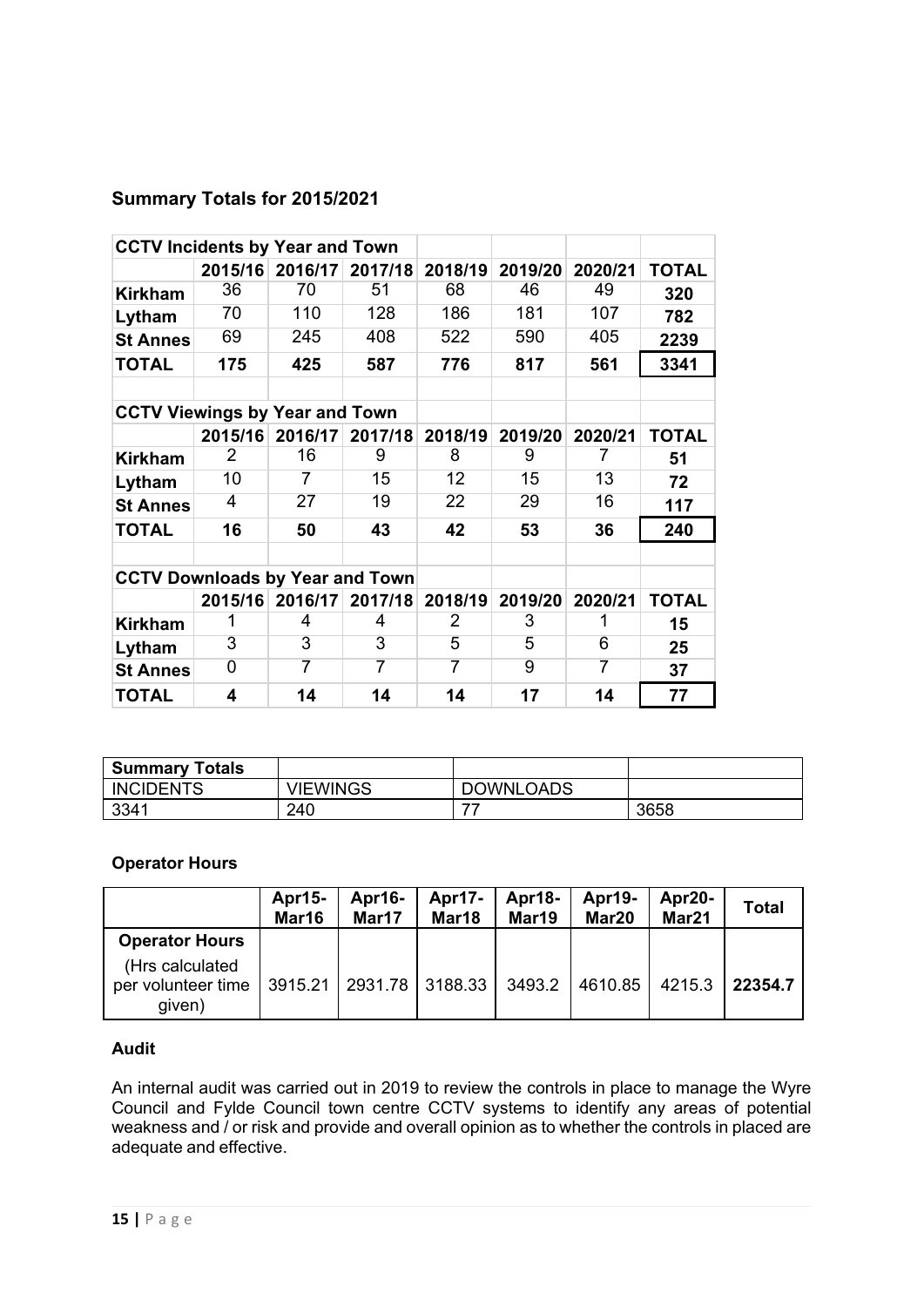The overall opinion of the auditor is that the controls in place to manage the procedures and processes for both systems are **GOOD**. This means that controls exist to enable the achievement of service objectives, good corporate governance and reduce significant foreseeable risks.

#### **Complaints**

None received.

#### **Case Studies**

#### **April**

A report of a male trying to gain access to an address in St Anne's was received into the unit, which was then followed by a further report to say this male had now boarded a bus which was heading in the direction of the town centre. The CCTV operator updated Police Control as the bus entered the town centre and the location of the bus stop it stopped at. Police patrols arrived and a male was subsequently arrested.

#### **May**

The CCTV operator assisted the Police in monitoring Kirkham town centre for a male who was reported to have used a stolen credit card in a shop on Freckleton Street. Unfortunately there were no sightings of this male.

A report of a group fighting in the area of Lytham was received into the CCTV unit. The operator located the group and monitored the situation until a police patrol arrived on scene, which turned out to be a family disagreement.

A report was received into the CCTV room re an aggressive beggar outside a shop in St Anne's. The CCTV operator located and monitored the male who was seen drinking alcohol from a bottle. Police arrived on scene and he was given strong words of advice, the male then left the area.

The CCTV operator assisted the Police by monitoring large groups gathering on St Anne's beach/pier areas during the COVID lockdown, whilst Police teams started to disperse the groups.

A complaint was received in relation to a male urinating outside a local pub in St Anne's. The CCTV operator monitored the male until a police patrol arrived on scene. This male was told to leave the area but kept on returning, after the police return on a number of occasions, the male eventually leaves the area.

The CCTV operator located and monitored a vulnerable elderly male in St Anne's town centre, until a police patrol arrived on scene. Police assessed this males needs.

A PCSO was seen talking to a vulnerable female with superficial wounds in Lytham, an ambulance was called to assess her needs. Once assessed this female was then allowed to go on her way. She boarded a bus to Cleveleys. Once in Cleveleys the operator monitored the female briefly to ensure she safely met up with the male she was going to see.

The CCTV operator reviewed footage for an ongoing 2 x vehicle RTC in Kirkham. The owner of the offending vehicle left the scene but was found hiding down a nearby back alley. The operator led the police officer to a nearby plant pot where the offender had deposited something of interest. The officer located the item which was an ID for another male. The male was found to be disqualified from driving and was arrested. Footage of the incident was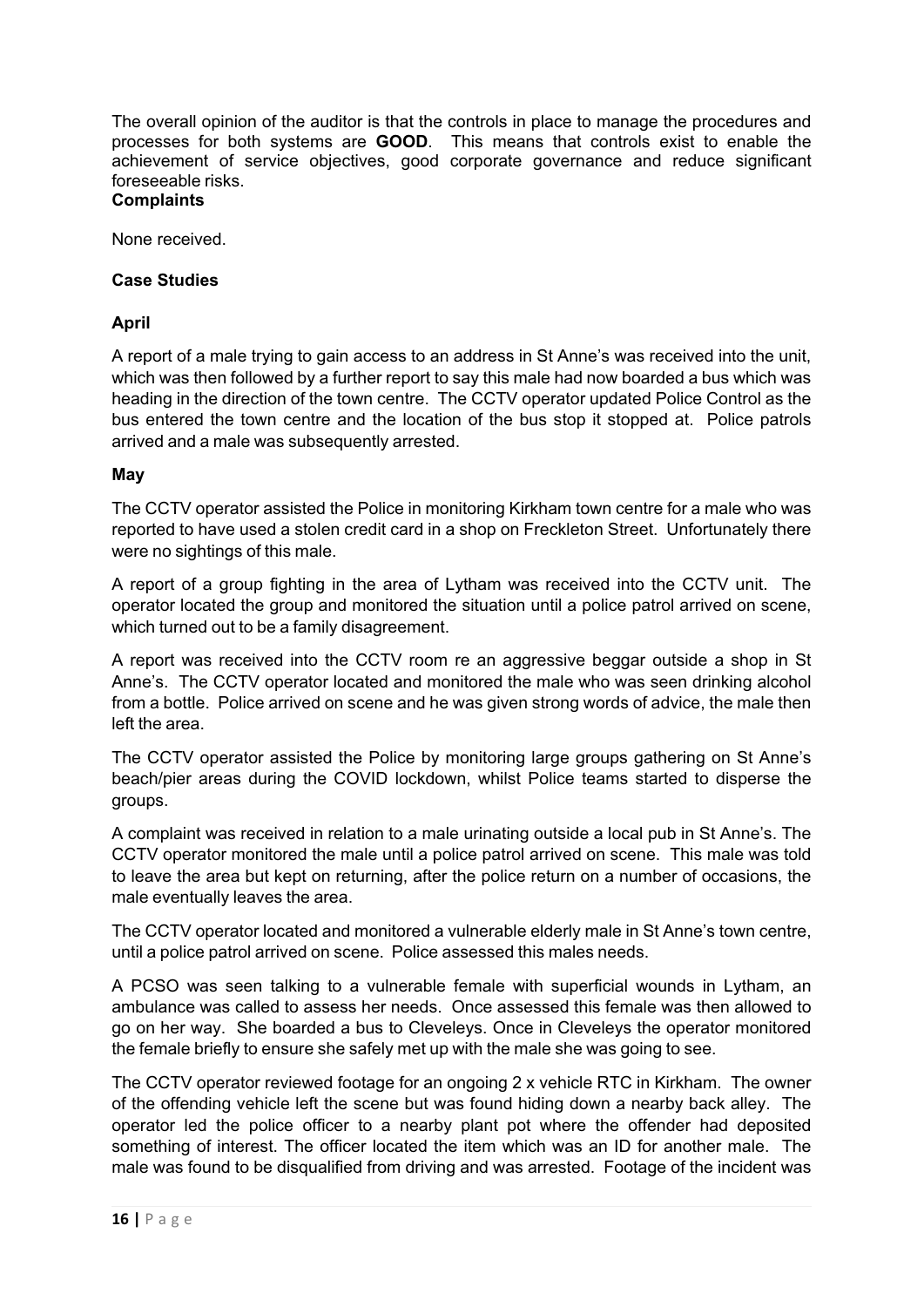handed over to the Police for their investigations.

An operator was monitoring the Fylde area when a report was received of an injury to a member of the public and their dog due to an attack by an out of control dog. Police and ambulance attended scene and the dog was seized. Footage was provided to the Police for their investigations.

A report was received into the CCTV unit of an alarm sounding on a G4S vehicle in the town centre of St Anne's. The CCTV operator located the G4S van and could see smoke bellowing from the vehicle when the sliding door was open and shut. The driver didn't seem to be distressed. Police attended but all seemed to be in order.

#### **June**

A report was received of a missing elderly male with dementia who had gone missing from a rest home in the Lytham area. The CCTV operator actively monitored the area for this vulnerable male and located him in a bus stop in the town centre. Police attended and took the male home.

A report was received into the CCTV control room in relation to a male being verbally abusive to staff in a local shop in St Anne's. The CCTV operator located the male and monitored the situation, giving updates to police control until patrols arrived. The operator observed the male taking a white bag from the bushes (this was later found to have stolen items from the store). The offender started to leave the area in the direction of Garden Street. The operator informed the patrol of the male's location and the officer approached the offender. The officer asked for urgent assistance as the male began to become aggressive. The male was arrested and charged with a public order offence. Footage was handed to the police as part of their enquiries.

#### **July**

A report of a male being aggressive inside a book makers in Lytham was received into the CCTV control room. The CCTV operator monitored the premises until a police patrol arrived on scene. The offender was allowed to go on his way once the police officer had made an assessment of the incident.

#### **August**

A report was received into the CCTV room of a male and female shooting at ducks and fish with an air rifle in a local park located in St Anne's. The CCTV operator continued to monitor the area for these offenders, whilst the police attended scene. Patrols managed to obtain the air rifle.

#### **November**

The operator had observed that a parked vehicle had rolled half on the road and half on the pavement from its parking spot located in Kirkham. The operator reported this to the police who then sent an officer out to investigate the situation. The officer located the owners address but it would seem that the owner had died 3 months earlier. A recovery vehicle was called to remove it.

#### **December**

A group of youths were being observed by the CCTV operator due to their large number and possible COVID breach. The group were being overly boisterous, which then turned into a